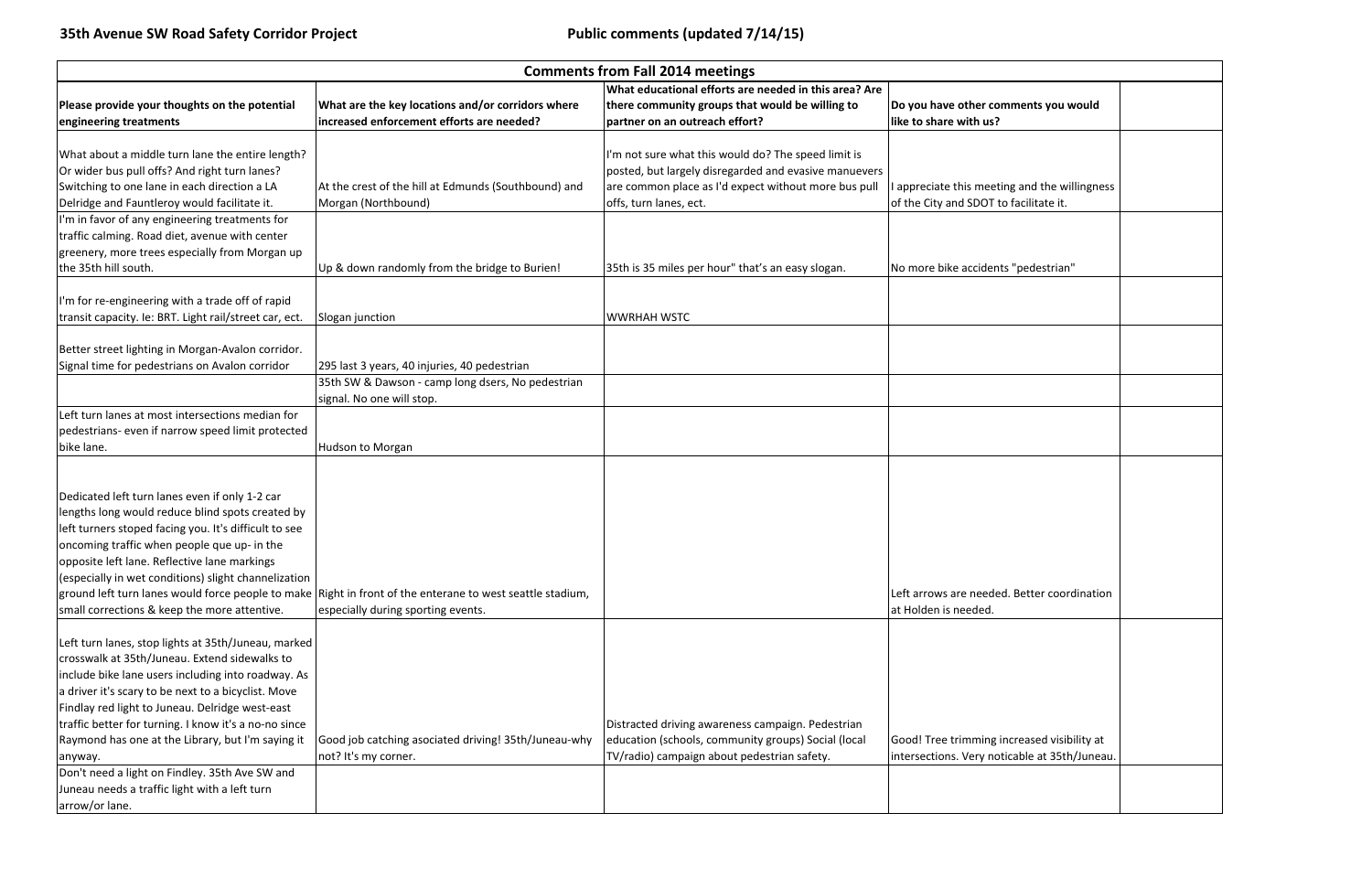| Left turn lanes if single. Road diet-allow for cross |                                                          |                                                           |                                            |
|------------------------------------------------------|----------------------------------------------------------|-----------------------------------------------------------|--------------------------------------------|
| traffic.                                             | Photo/camera of drivers on phone.                        |                                                           | Thank you for asking us!                   |
| I would like to see a reduction in lanes and more    |                                                          |                                                           |                                            |
| crosswalks. I want crosswalks that can be lit up     |                                                          |                                                           |                                            |
| with flashing lights.                                |                                                          |                                                           | Safer ped and bike in trastructure.        |
|                                                      |                                                          |                                                           | You need to point out that no matter how   |
|                                                      |                                                          |                                                           | fast you transit 35th, the bottle reck is  |
|                                                      |                                                          |                                                           | usually to west seattle bridge.            |
| Change crosswalk signalization to reduce             |                                                          |                                                           |                                            |
| pedestrian wait times.                               |                                                          |                                                           |                                            |
|                                                      | Photo/Camera                                             |                                                           |                                            |
| Road diet with bike lanes! The amount of parked      |                                                          |                                                           |                                            |
| cars does not justify using the street for private   |                                                          |                                                           |                                            |
| vehicle storage! Alley or drive way improvements     |                                                          |                                                           |                                            |
| may be needed to help folks put their car on their   | More photo enforcing & speed enforcement! Lower          |                                                           | Fix pavement where bikes ride. Fill cracks |
| own property.                                        | speed to 30 MPH                                          | Have folks retake the driving test every 4 years.         | with tar.                                  |
| Separate bike tracks. Rechannelization<br>(3)        |                                                          |                                                           |                                            |
| lanes). Lower speed limit (20-30 MPH.                |                                                          |                                                           |                                            |
|                                                      |                                                          |                                                           |                                            |
|                                                      | 35th & Thistle- coming down hill west on Thistle- left   |                                                           |                                            |
| Do not reduce 35th to one lane each way!             | turners often don't slow for pedestrians before they     |                                                           |                                            |
| Delridge is a nightmare get behind a bus, or         | turn. Pedestrian lights- way too long after pushing      |                                                           |                                            |
| trucks, school buses, the lane backs up              | button before light changes to walk. People don't wait   |                                                           |                                            |
| significantly! 34th is already designated for bikes, | that long, jay walk makes ped lights responsive to peds. |                                                           |                                            |
| but is not advertised. Back up 34th instead of       | Red light camera rarely flashes any more, even though    |                                                           |                                            |
| adding bikes to 35th. Better left lane pockets-      | people running light(Thistle & 35th) never seems to      |                                                           |                                            |
| Thistle, ect.                                        | flash when running light on Thistle.                     | Bike route on 34th                                        |                                            |
| Please road diet this corridor. Consider conssent    |                                                          |                                                           |                                            |
| protected light turns the Barton & Morgan &          |                                                          |                                                           |                                            |
| Avalon intersections. Can the Signals be             |                                                          |                                                           |                                            |
| syncronized to keep speeds lower like 2nd Ave        | The hill locations- "surprise" Heavy pedestrian          | Signage for things" like parks, schools, post office that |                                            |
| downtown?                                            | locations.                                               | is highly visible on 35th. Gateway symbols.               | I am willing to speak for road diets.      |
|                                                      |                                                          |                                                           | I think we have enough light cameras. Lets |
| Please don't put 35th on a road diet!                |                                                          |                                                           | focus on road resurfacing.                 |
|                                                      |                                                          |                                                           |                                            |
| Traffic lights need to be safer-left turn lights and | Parks & playgrounds need to be included in low speed     | Bikes need to be licensed and tested on road safety &     |                                            |
| pedestrian controled crossing signals.               | limits & cameras. Also extend school lanes.              | laws.                                                     |                                            |
|                                                      |                                                          |                                                           | Install some kind of warning sign aprroch  |
| Try to improve visible on street with better lights. | Try to slow down speeders that are going way too fast.   |                                                           | west seattle bridge.                       |

| ţ                                     |  |
|---------------------------------------|--|
|                                       |  |
|                                       |  |
| astructure.                           |  |
| hat no matter how<br>e bottle reck is |  |
|                                       |  |
| oridge.                               |  |
|                                       |  |
|                                       |  |
|                                       |  |
|                                       |  |
|                                       |  |
| ces ride. Fill cracks                 |  |
|                                       |  |
|                                       |  |
|                                       |  |
|                                       |  |
|                                       |  |
|                                       |  |
|                                       |  |
|                                       |  |
|                                       |  |
|                                       |  |
|                                       |  |
|                                       |  |
|                                       |  |
|                                       |  |
|                                       |  |
| road diets.                           |  |
| light cameras. Lets                   |  |
| <u>າg.</u>                            |  |
|                                       |  |
|                                       |  |
|                                       |  |
| ning sign aprroch                     |  |
|                                       |  |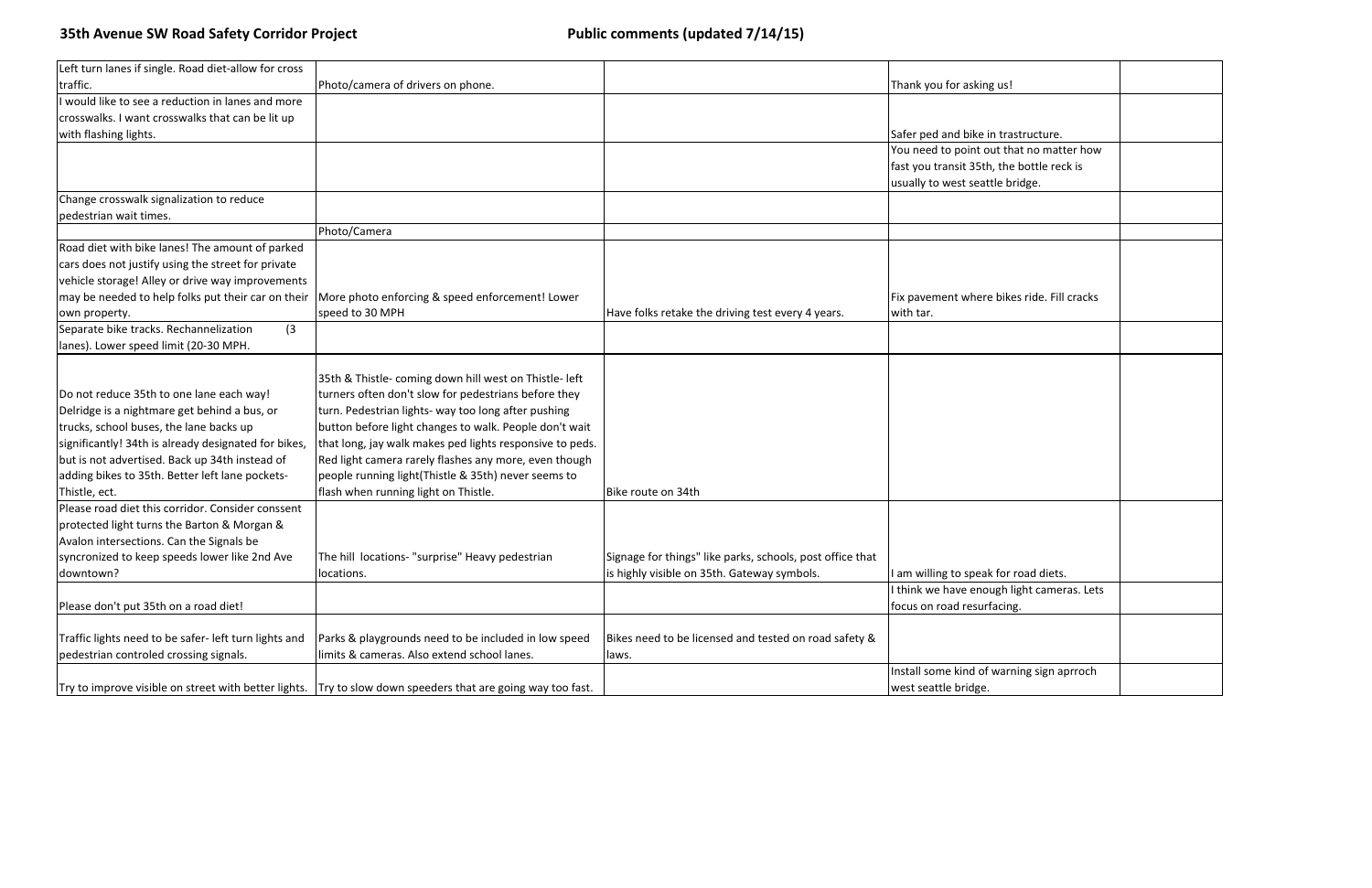| Longer left turn lane needed heading north on         |                                                                                                                  |                                                            |                                                 |
|-------------------------------------------------------|------------------------------------------------------------------------------------------------------------------|------------------------------------------------------------|-------------------------------------------------|
| 35th to turn left onto Alaska. Only room for 4-5      |                                                                                                                  |                                                            |                                                 |
| cars. Any additional cars stick out and block lane    |                                                                                                                  |                                                            |                                                 |
| going straight to W.S. Bridge. Longer left turn also  |                                                                                                                  |                                                            |                                                 |
| going south to turn from 35th onto Morgan. Block      |                                                                                                                  |                                                            |                                                 |
| off Antiana into walgrens from 35th when heading      |                                                                                                                  |                                                            |                                                 |
| south. Have school buses turn off 35th to empty       | North end of 35th as cars quickly changing lanes while                                                           |                                                            |                                                 |
| or load if bus is going to turn anyway. Need less     | speeding. Ticket drivers using phones while driving.                                                             |                                                            | Need stronger police enforcement. Even          |
| transit stops on 35th. In favor of road diet as long  | Speeders at major intersections. More red light cameras Educate people living near 35th to not run across street |                                                            | t  parking empty patrol cars along 35th would   |
| as room for transit to pull over and clear roadway,   | are needed. Thistle is only intersection where people                                                            | in middle when there is a controlled crosswalk at the      | help as people always slow down when they       |
| same for school buses.                                | don't tend to run red lights because of camera.                                                                  | end of the block.                                          | see a police car.                               |
| More left turn signals, better crosswalks, maybe      |                                                                                                                  |                                                            |                                                 |
| even lower speed limit, but please, please, please    |                                                                                                                  |                                                            |                                                 |
| no 3 lane road diet solution! Get stuck behind a      |                                                                                                                  |                                                            |                                                 |
| bus, track, or slow moving vehicle, especially on     | Better speed enforcement from Morgan to Alaska.                                                                  |                                                            |                                                 |
| the hills, and traffic mobility will be severely      | Better enforcement everywhere of pedestrian right of                                                             | Better education on alternate designated bike              |                                                 |
| impackted.                                            | wrong.                                                                                                           | roads(i.e. 34th Ave.)                                      |                                                 |
| Smooth out the ruts between lanes- they grab          |                                                                                                                  |                                                            |                                                 |
| tires & make driving difficult. More pedestrian       |                                                                                                                  |                                                            | People who live on 35th should be ticketed      |
| operated crosswalks for camp long, the water          |                                                                                                                  |                                                            | for parking with two wheels on the curb or      |
| tower park & bus stops. Use reflective paint for      |                                                                                                                  |                                                            | parking strip. It's really scary getting out of |
| lane dividers.                                        | Red lights are entirely run through- often by two cars.                                                          | Not sure I understand what your after here?                | your car with traffic whissing by.              |
|                                                       |                                                                                                                  |                                                            |                                                 |
| Where ever possible put in light turn signals.        | All of 35th                                                                                                      |                                                            |                                                 |
|                                                       |                                                                                                                  |                                                            |                                                 |
| Please think at traffic calming like on Fauntleroy. I |                                                                                                                  |                                                            |                                                 |
| cross 35th on foot and it is much more difficult      | Speed from Myrtle to Avalon (I live on Raymond). I used                                                          |                                                            |                                                 |
| than 35th, Fauntleroy. Fauntleroy I can cross         | to bike on 35th, but I've had too many close calls & be                                                          | Cascade bike club. WS Bike group, a way to reach out       | Thank you for coming out! It is great to be     |
| safely with my 4 year old and 35th I can not.         | comfortable.                                                                                                     | to drivers at pedestrian/bike safety.                      | able to contribute.                             |
|                                                       |                                                                                                                  | Wear lighter clothes in the dark, turn lights on when it's |                                                 |
| <b>Clearer lane markings</b>                          | All of 35th                                                                                                      | raining                                                    |                                                 |
| Reduce speed limit to 30 entire length, lots of hills |                                                                                                                  |                                                            |                                                 |
| between Avalon & Roxbury- easy to increase            |                                                                                                                  |                                                            |                                                 |
| speed. Need more stop lights as a way to slow         | At golf course-impossible to cross street either                                                                 | Work with block watch captions- they are hiked into all    |                                                 |
| down.                                                 | direction.                                                                                                       | homes with in their area.                                  | Good Luck!                                      |
|                                                       |                                                                                                                  |                                                            |                                                 |
| 3 Miles is a long stretch, hoping to not see a "one   |                                                                                                                  |                                                            |                                                 |
| side fits all" approach to the corridor. Consider 3   |                                                                                                                  |                                                            | Would like info on how this will effect         |
| lanes from Avalon to Myrtle, and Barton-Roxbury       | Continue enforcement as is with rechannelization                                                                 |                                                            | congestion after sechan, is 35th still the      |
| landscaped, Median from Myrtle to Barton with         | efforts, (i.e. narrower streets) it will be harder to speed                                                      |                                                            | primary corridor? How will that impact          |
| turn pockets at key intersection.                     | through the corridor.                                                                                            |                                                            | mobility during commute times?                  |
| Take away parking for 1/2 a block on major cross      | Keep photo enforcement at Thistle. Include photo                                                                 |                                                            |                                                 |
| streets to create 5th left turn lane.                 | enforcement at Avalon & Barton                                                                                   | Educate 34th Ave as designated bike lane.                  | No road diet on 35th Ave.                       |

| forcement. Even       |  |
|-----------------------|--|
|                       |  |
| irs along 35th would  |  |
| low down when they    |  |
|                       |  |
|                       |  |
|                       |  |
|                       |  |
|                       |  |
|                       |  |
|                       |  |
|                       |  |
| n should be ticketed  |  |
| eels on the curb or   |  |
| scary getting out of  |  |
| issing by.            |  |
|                       |  |
|                       |  |
|                       |  |
|                       |  |
|                       |  |
| ut! It is great to be |  |
|                       |  |
|                       |  |
|                       |  |
|                       |  |
|                       |  |
|                       |  |
|                       |  |
|                       |  |
|                       |  |
| this will effect      |  |
| , is 35th still the   |  |
| will that impact      |  |
| te times?             |  |
|                       |  |
| e.                    |  |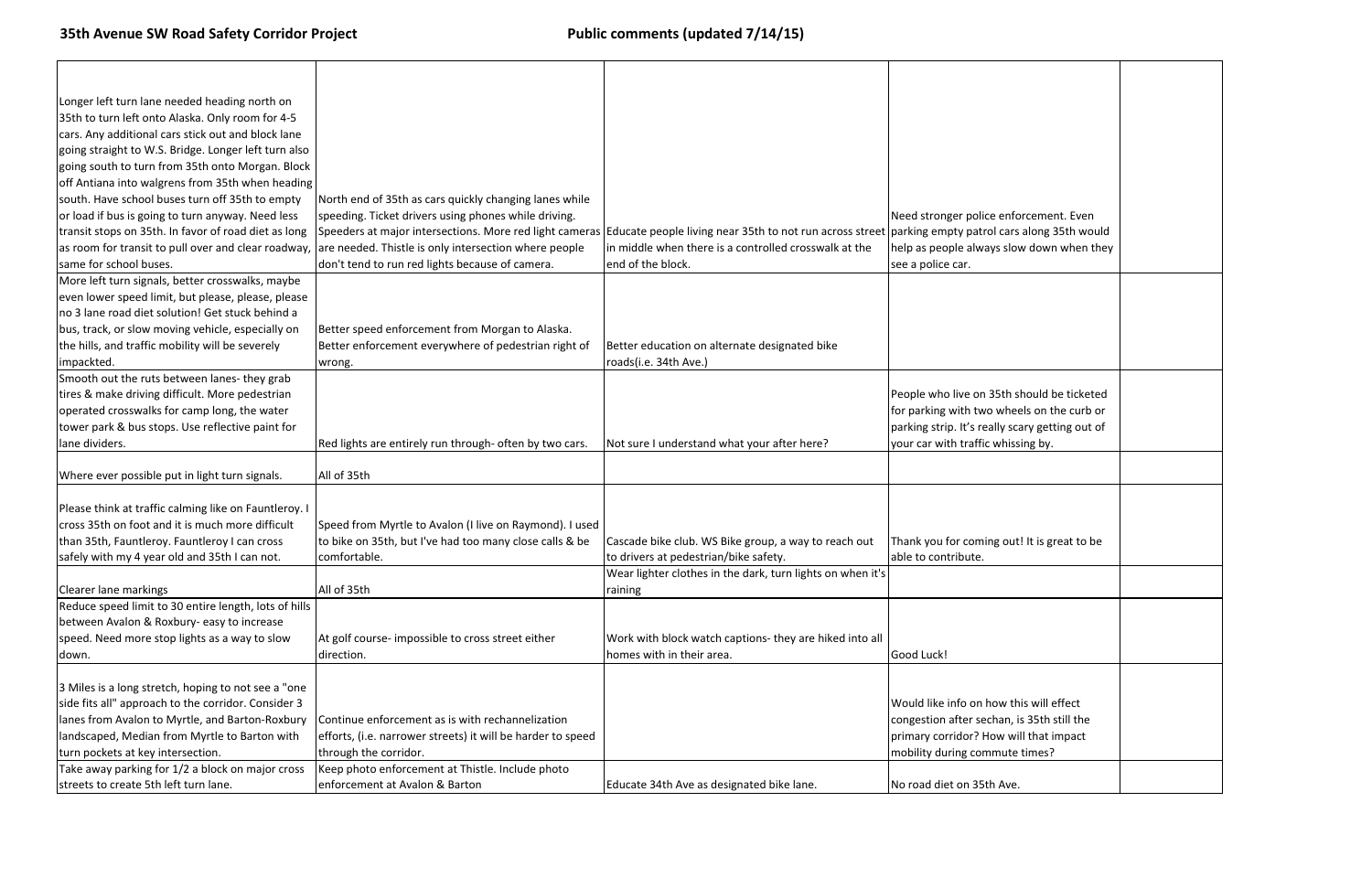| of a street diet! This     |                                     |
|----------------------------|-------------------------------------|
| ns so much safer plus      |                                     |
| Please do this for us on   |                                     |
|                            |                                     |
|                            |                                     |
|                            |                                     |
| the speed limit.           |                                     |
|                            |                                     |
| ng on 35th where cars      |                                     |
| e ownership of garbage     |                                     |
| ad-clogging storm drains.  |                                     |
| idays so street cleaners   |                                     |
| astside on Thursdays so    |                                     |
| ed                         |                                     |
|                            |                                     |
| ht on 35th & Holden        |                                     |
| n when the eastbound       |                                     |
| ne crosswalk (north &      |                                     |
| should be converted to a   |                                     |
| e northbound lane          |                                     |
| of Alaska & just after     |                                     |
| permanently repaired       |                                     |
|                            |                                     |
| erosion that creates       |                                     |
|                            |                                     |
|                            |                                     |
|                            | Do you have other                   |
| fforts are needed in this! | comments you                        |
| nmunity groups that        | would like to share                 |
| n outreach effort?         | with us?                            |
|                            |                                     |
|                            |                                     |
|                            |                                     |
|                            |                                     |
|                            |                                     |
|                            |                                     |
|                            |                                     |
|                            |                                     |
|                            | Good work!                          |
|                            |                                     |
| le bike connections.       |                                     |
|                            |                                     |
|                            |                                     |
|                            |                                     |
|                            | SW Morgan & 35th                    |
|                            | safety shall have<br>high priority. |

|                                                                                                                                                                                                                                                                                                   |                                             | Fauntleroy after the street diet is so much better as a<br>driver & as a pedestrian. I can walk safely across<br>Fauntleroy at any intersection. | I am in full support of a street diet! This<br>would make left turns so much safer plus<br>crossing the street. Please do this for us on<br>35th Ave SW.                                                                                                                                                                                                                    |                                                  |
|---------------------------------------------------------------------------------------------------------------------------------------------------------------------------------------------------------------------------------------------------------------------------------------------------|---------------------------------------------|--------------------------------------------------------------------------------------------------------------------------------------------------|-----------------------------------------------------------------------------------------------------------------------------------------------------------------------------------------------------------------------------------------------------------------------------------------------------------------------------------------------------------------------------|--------------------------------------------------|
| Turn lane at Webster, more turn lanes, better<br>lighting and restricted parking during peak hour.                                                                                                                                                                                                | Webster St.                                 |                                                                                                                                                  | No road diet. Lower the speed limit.                                                                                                                                                                                                                                                                                                                                        |                                                  |
| Slow traffic down-flashing speed indicator is<br>helpful"slow down" Red lights. Keep fast drivers<br>on restricted streets to avoid traffic circles.                                                                                                                                              | Are lights syncronized?                     |                                                                                                                                                  | There is more housing on 35th where cars<br>park yet no one take ownership of garbage<br>in road-leaves in road-clogging storm drains.<br>Park on westside Fridays so street cleaners<br>can clean park on Eastside on Thursdays so<br>streets can be cleaned                                                                                                               |                                                  |
|                                                                                                                                                                                                                                                                                                   |                                             |                                                                                                                                                  | The southbound light on 35th & Holden<br>should remain green when the eastbound<br>light turns green. The crosswalk (north &<br>south bound) lights should be converted to a<br>countdown type. The northbound lane<br>between just south of Alaska & just after<br>"Bertha" need to be permanently repaired<br>to end the constant erosion that creates<br>huge pot holes. |                                                  |
|                                                                                                                                                                                                                                                                                                   |                                             | <b>Comments from Spring 2015 meetings</b>                                                                                                        |                                                                                                                                                                                                                                                                                                                                                                             |                                                  |
| Please provide your thoughts on potential<br>engineering treatments.                                                                                                                                                                                                                              | Which engineering alternative do you pefer? | What are the key locations and/or corridors where<br>increased enforcements are needed?                                                          | What educational efforts are needed in this comments<br>area? Are there community groups that<br>would partner on an outreach effort?                                                                                                                                                                                                                                       | Do you hav<br>would like<br>with us?             |
| West seattle connections supports: Construction<br>of greenways on 34th SW, 36th/37th SW along<br>the whole corridor. Rechannelization with center<br>turn lane each way, parking & bus stopsin curb<br>lane, No parking near intersections, safer<br>crosswalks. Reducing speed limit to 30 MPH. | Alternative A                               | Intersections without signals                                                                                                                    | Yes! Us! West Seattle bike connections.                                                                                                                                                                                                                                                                                                                                     | Good work                                        |
| Would like to see pedestrian benefits extended all<br>the way to Edmonds for camp long, Mt St Vincent<br>& students at Fairmont Park.                                                                                                                                                             | Alternative A                               | Morgan to Edmonds                                                                                                                                | <b>Fairmont Park PTA</b>                                                                                                                                                                                                                                                                                                                                                    |                                                  |
|                                                                                                                                                                                                                                                                                                   | Alternative B                               |                                                                                                                                                  |                                                                                                                                                                                                                                                                                                                                                                             | <b>SW Morgar</b><br>safety shall<br>high priorit |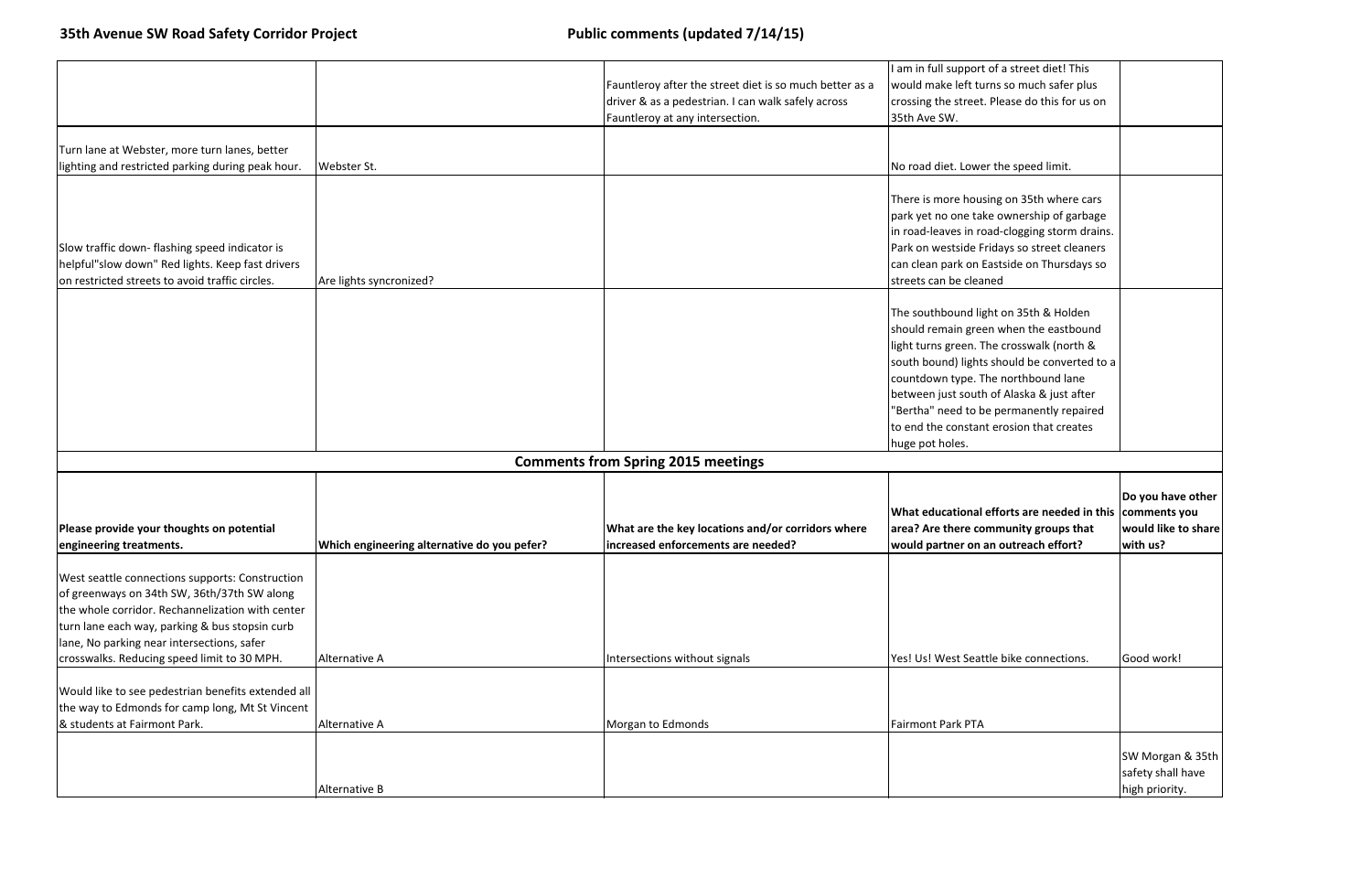|                                                      |                                                              | Emphasis patrols on distracted driving, the leading      |                                        |                     |
|------------------------------------------------------|--------------------------------------------------------------|----------------------------------------------------------|----------------------------------------|---------------------|
|                                                      |                                                              | cause of accidents. Separate hight phases for east and   |                                        |                     |
|                                                      |                                                              | west bound traffic at Barton. Shouldn't take much        |                                        |                     |
|                                                      |                                                              | more time than currently as both sides would clear out   |                                        |                     |
|                                                      | None                                                         | quicker.                                                 |                                        |                     |
|                                                      |                                                              |                                                          |                                        |                     |
|                                                      |                                                              |                                                          |                                        |                     |
|                                                      |                                                              |                                                          |                                        |                     |
|                                                      |                                                              |                                                          |                                        | I understand that   |
|                                                      |                                                              |                                                          |                                        | people want to      |
|                                                      |                                                              |                                                          |                                        | feel that they are  |
|                                                      |                                                              |                                                          |                                        | part of a           |
|                                                      |                                                              |                                                          |                                        | neighborhood and    |
|                                                      |                                                              |                                                          |                                        | can walk            |
|                                                      |                                                              |                                                          |                                        | everywhere with     |
|                                                      |                                                              |                                                          |                                        | little or slow      |
|                                                      |                                                              |                                                          |                                        | moving traffic. If  |
|                                                      |                                                              |                                                          |                                        | this is what is     |
|                                                      |                                                              |                                                          |                                        | desired then don't  |
|                                                      |                                                              |                                                          |                                        |                     |
|                                                      |                                                              |                                                          |                                        | live on or near a   |
|                                                      |                                                              |                                                          |                                        | main arterial road! |
|                                                      |                                                              |                                                          |                                        | There are plenty of |
|                                                      |                                                              |                                                          |                                        | other streets that  |
|                                                      |                                                              |                                                          |                                        | meet their desires. |
|                                                      |                                                              |                                                          |                                        | We need main        |
|                                                      |                                                              |                                                          |                                        | arterial streets to |
|                                                      |                                                              |                                                          |                                        | get to our          |
|                                                      |                                                              |                                                          |                                        | destinations & we   |
|                                                      |                                                              |                                                          |                                        | live in a largeish  |
|                                                      | None                                                         |                                                          |                                        | city.               |
| Rechannel Dawson crosswalk.                          | Alternative A                                                | Barton/Morgan/Hills                                      |                                        |                     |
|                                                      |                                                              |                                                          |                                        |                     |
| Concerned that it will be hard to get onto 35th      |                                                              |                                                          |                                        | Up hill bus and     |
| from side streets, since will be long lines line of  |                                                              |                                                          |                                        | truck lanes will    |
| "continuous flow". Hard enough to get out now,       | Alternative B. Ithink alternative B will be confusing, but I |                                                          |                                        | make                |
| finding a gap in traffic, when have to cross north   | like idea of more rush hour capacity. Less confusing if      |                                                          |                                        | rechannelization    |
| and south lanes.                                     | were full time additional lanes.                             |                                                          |                                        | more palatable.     |
|                                                      |                                                              |                                                          |                                        | Thank you again! A  |
|                                                      |                                                              |                                                          |                                        | is great, but I'd   |
| I think they're great and I'm very excited. Thank    |                                                              | At the crest of the camp long/ws golf cource hill and 3- |                                        | even be happy       |
| you for your hard work towards making our            |                                                              | 4 blocks south where cars will offten continue to        | Seattle neighborhood greenspaces seems | with B or A mix of  |
| neighborhood safer!                                  | Alternative A                                                | accelerate.                                              | great and willing.                     | the two!            |
| Please do signal timing studies. I had to run across |                                                              |                                                          |                                        |                     |
| 35th at Raymond next to the library after I got the  |                                                              |                                                          |                                        |                     |
| 21 bus.                                              |                                                              |                                                          |                                        |                     |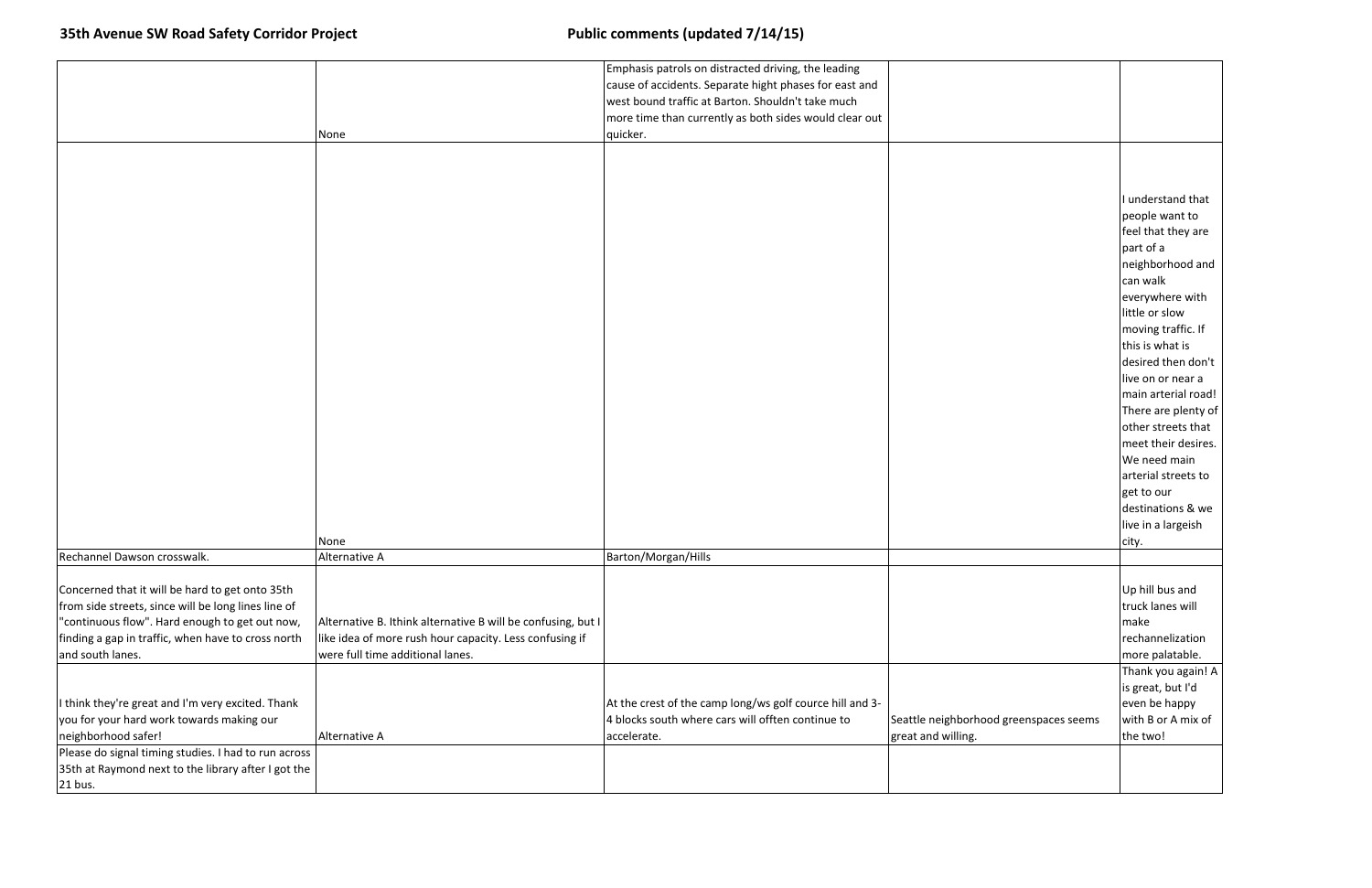|                                                                                                    |                                                            |        |                                                                  | I would like to see<br>neighborhood<br>greenways on side<br>streets like 34th<br>for bikers and<br>pedestrians, but I<br>am also glad that<br>you plan to have<br>bike lanes on 35th |
|----------------------------------------------------------------------------------------------------|------------------------------------------------------------|--------|------------------------------------------------------------------|--------------------------------------------------------------------------------------------------------------------------------------------------------------------------------------|
|                                                                                                    |                                                            |        |                                                                  | because some                                                                                                                                                                         |
|                                                                                                    |                                                            |        |                                                                  | bikers will still<br>choose 35th as the                                                                                                                                              |
|                                                                                                    |                                                            |        | I am a member of west seattle bike                               | most direct/                                                                                                                                                                         |
|                                                                                                    |                                                            |        | connections and have been bike commuting   fastest route. Alt. A |                                                                                                                                                                                      |
|                                                                                                    |                                                            |        | in seattle since 1996, I would be happy to                       | would best support                                                                                                                                                                   |
| Safer ped crossings.                                                                               | Alternative A                                              | Morgan | mentor new bike commuters.                                       | this senario.                                                                                                                                                                        |
| Why not make left turns only at intersections with<br>light.                                       |                                                            |        |                                                                  |                                                                                                                                                                                      |
|                                                                                                    | Alternative A                                              |        |                                                                  |                                                                                                                                                                                      |
|                                                                                                    |                                                            |        |                                                                  |                                                                                                                                                                                      |
|                                                                                                    | Alternative A                                              |        |                                                                  | I truly appreciate<br>reducing the speed<br>limit to 30 MPH<br>and providing<br>bicycle travel off<br>35th Ave, also Jim<br>did an excellent job<br>presenting the<br>alterations.   |
| Provide turn arrows both directions at Barton. Do<br>not change sodium vapor street lights to LED. |                                                            |        |                                                                  |                                                                                                                                                                                      |
| Sodium vapor have superior light diffursion                                                        | None. We need more road capacity i.e lane-miles, not       |        |                                                                  |                                                                                                                                                                                      |
| without glnre. LED are direct lighting with much                                                   | less. Particularly with the coming influx of traffic do to |        |                                                                  |                                                                                                                                                                                      |
| gaaro especially in rain.                                                                          | new construction in west seattle.                          |        |                                                                  |                                                                                                                                                                                      |
| Light at camp long-there is one on Fauntleroy that                                                 |                                                            |        |                                                                  |                                                                                                                                                                                      |
| is always green unless Aed by individule wanting                                                   | From Edmonds going south after 1-2 blocks cars are         |        |                                                                  |                                                                                                                                                                                      |
| to cross street.                                                                                   | really moving.<br>Alternative A                            |        |                                                                  |                                                                                                                                                                                      |
|                                                                                                    | Alternative A                                              |        |                                                                  |                                                                                                                                                                                      |
|                                                                                                    |                                                            |        |                                                                  |                                                                                                                                                                                      |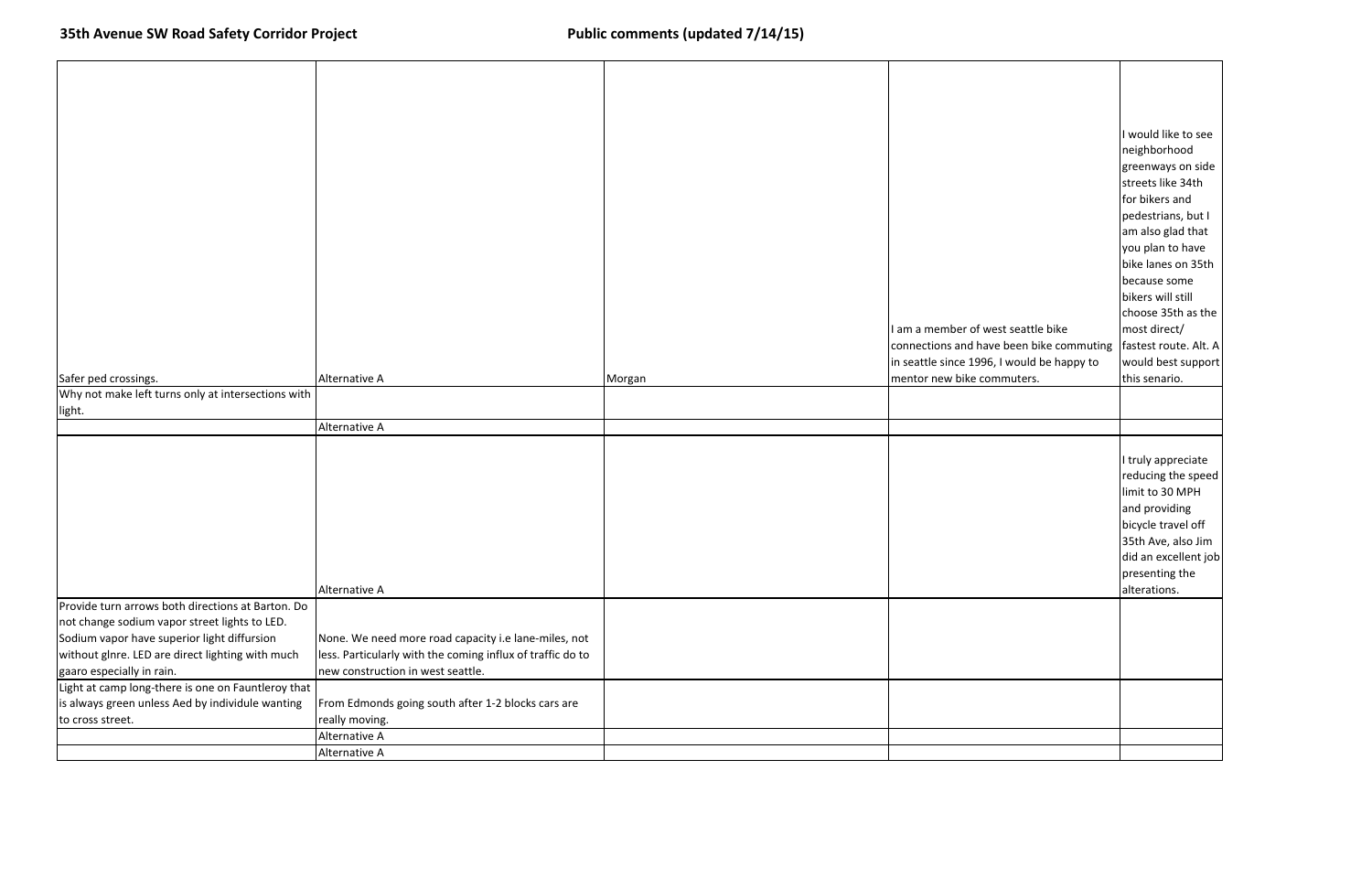|                                                   |                                                             | I can't think of a specific area, but hills seem to attract |                                            |
|---------------------------------------------------|-------------------------------------------------------------|-------------------------------------------------------------|--------------------------------------------|
|                                                   |                                                             | speeders. Also if distracted driving is a huge problem, is  |                                            |
|                                                   | Alternative A. Sounds simple to have one configuration      | there a way for SPD to put some teeth into                  |                                            |
|                                                   | in place all the time, plus B provides parking difficalties | reprimanding offenders? Is there a way to give              | I would guess that the                     |
|                                                   | for 35th Ave residents, especially those on the east side   | distracted driving some of the negative stigma "drunk       | Westwood/Rexhill/Arbor Heights             |
| A sounds good.                                    | of the street without alley access.                         | driving" has?                                               | neighborhood council would partner on this |
|                                                   |                                                             |                                                             |                                            |
|                                                   |                                                             |                                                             |                                            |
|                                                   |                                                             |                                                             |                                            |
|                                                   |                                                             |                                                             |                                            |
|                                                   |                                                             |                                                             |                                            |
|                                                   |                                                             |                                                             |                                            |
| I think there are improvements but not all is     |                                                             |                                                             |                                            |
| solved. Look into the timing of Holden signal     |                                                             |                                                             |                                            |
| lights.                                           | Alternative A                                               | Just past Raymond heading north.                            |                                            |
|                                                   |                                                             |                                                             |                                            |
|                                                   |                                                             |                                                             |                                            |
|                                                   |                                                             |                                                             |                                            |
|                                                   |                                                             |                                                             |                                            |
|                                                   |                                                             |                                                             |                                            |
| Where you make a road diet, extra lane on WP Hill |                                                             |                                                             |                                            |
| for buses.                                        | Alternative A. Move stop light from Findlay to Juneau.      | Between Morgan & Edmunds                                    | Waste of effort.                           |
|                                                   |                                                             |                                                             |                                            |
|                                                   |                                                             |                                                             |                                            |
|                                                   |                                                             |                                                             |                                            |
|                                                   |                                                             |                                                             |                                            |
|                                                   |                                                             |                                                             |                                            |
|                                                   |                                                             | On the flat between Morgan & Edmunds drivers speed          | Don't think that education does that much. |
|                                                   |                                                             | a lot my guess is because of incrementally less lights &    | Concentous people already abide. Other     |
|                                                   | Alternative A                                               | congustion.                                                 | types don't educate                        |
|                                                   |                                                             |                                                             |                                            |
|                                                   |                                                             | Once Alt A is implemented I wish parking would spend        |                                            |
|                                                   |                                                             | more time ticketing cars parked too close to the side       |                                            |
|                                                   |                                                             | streets intersections w/35th Ave SW. Cars parked too        |                                            |
|                                                   |                                                             | close make right turns off of 35th harandious because       |                                            |
| Please do something to smooth out the road        |                                                             | the street is often blocked w/2 parked cars (facing east    |                                            |
| surface. The grooves between unseen lanes make    |                                                             | & west) and a car in motion trying to get out onto 35th     |                                            |
| it difficult to keep your car steady.             | Alternative A                                               | = getting rear ended on 35th.                               | Make good use of the west seattle blog.    |
|                                                   | Alternative A                                               |                                                             |                                            |
|                                                   |                                                             |                                                             |                                            |

| or Heights<br>ould partner on this.    | Install turn signals<br>at Barton & 35th.                                                                                                        |
|----------------------------------------|--------------------------------------------------------------------------------------------------------------------------------------------------|
|                                        | Please put a<br>crosswalk in at<br>dawson. It is a<br>crime the city is<br>not supporting our<br>community having<br>safe access to the<br>park! |
|                                        | Look at what<br>properties usually<br>are using parking in<br>front of their<br>homes and which<br>ones don't.                                   |
| on does that much.<br>ady abide. Other | Before any<br>implementation or<br><b>B</b> determination or<br>impact on<br>residents<br>alley/street<br>parking impact.                        |
| est seattle blog.                      | I really want a<br>crosswalk at camp<br>long so hope you<br>go with Alternative<br>А.                                                            |
|                                        |                                                                                                                                                  |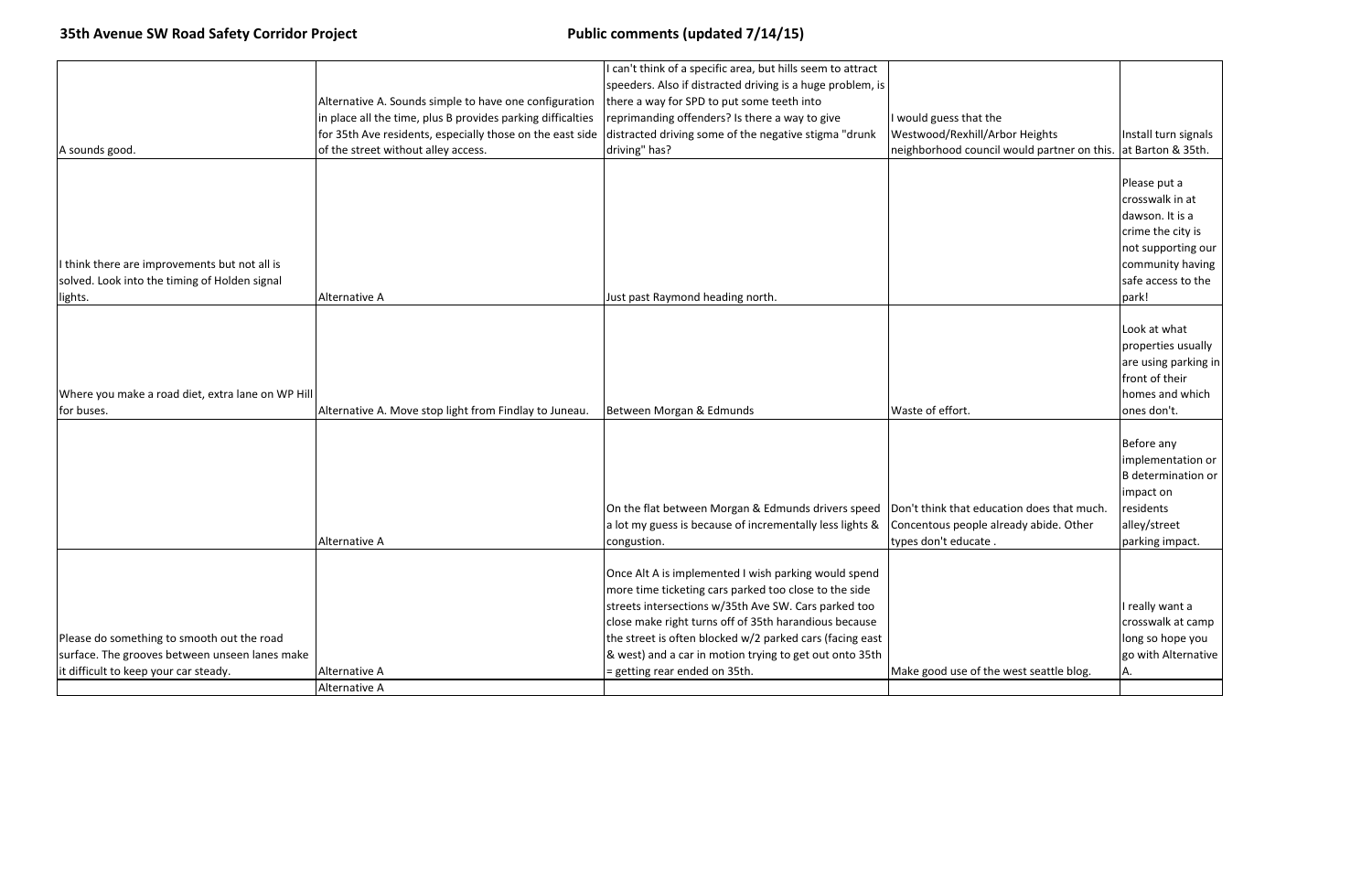| Treating symtoms, not cause. Until people take                 |               |                                                         |                                              |                                          |
|----------------------------------------------------------------|---------------|---------------------------------------------------------|----------------------------------------------|------------------------------------------|
| driving test more often than once a lifetime, will             |               |                                                         |                                              |                                          |
| not drive defensively. Biggest concern: South from             |               |                                                         |                                              |                                          |
| Morgan to top of hill north from Thistle to top of             |               |                                                         |                                              | It seems from your                       |
| hill, must find way that buses, slow truck's do not            |               |                                                         |                                              | comments that                            |
| block the one lane you are proposing. Drivers will             |               |                                                         |                                              | Alternative B has                        |
| speed around them in that center lane or from 3-4              |               | 10 fast lanes are a problem now, consider a bit wider   |                                              | already been                             |
| minute speeds not real when behind one or other. Alternative B |               | so not going over the crime all the time                |                                              | decided.                                 |
|                                                                |               |                                                         |                                              |                                          |
|                                                                |               |                                                         |                                              | Traffic circles along<br>36th Ave SW and |
|                                                                |               |                                                         |                                              |                                          |
|                                                                | Alternative A |                                                         |                                              | SW Raymond<br>street please!             |
|                                                                |               |                                                         |                                              |                                          |
|                                                                |               |                                                         |                                              | Bus only lanes on                        |
|                                                                |               |                                                         |                                              | hills to keep traffic                    |
|                                                                | Alternative A |                                                         |                                              | flows consistent.                        |
|                                                                |               |                                                         |                                              |                                          |
|                                                                |               |                                                         |                                              |                                          |
|                                                                |               |                                                         |                                              | Do not have                              |
|                                                                |               |                                                         |                                              | dedicated bus                            |
|                                                                |               |                                                         |                                              | lanes. Not enough                        |
|                                                                |               |                                                         |                                              | traffic to warrant                       |
|                                                                |               |                                                         |                                              | dedicated lane, do                       |
|                                                                |               |                                                         | There are 2 crosswalks with lights in a 23   | not let metro have                       |
|                                                                |               | 35th and Webster, the east lght takes forever.          | block chunk. Tell pedestrians to stop trying | curb lanes. The                          |
|                                                                |               | Pedestrians jaywalk to catch buses. Vehicles blow light | to cross at Graham when Morgan &             | ones at California                       |
|                                                                | None          | after waiting for a ridiculously long time.             | Raymond are so close.                        | are a nightmare.                         |
|                                                                |               |                                                         |                                              |                                          |
| Bike greenways 34th Ave SW. No parking within                  |               | 35th and Barton, 35th and Roxury, 35th and SW           | West Seattle bike conections- Marge Evans    |                                          |
| 30 feet of an intersection.                                    | Alternative A | Dawson. SW Dawson no island, round about.               | 206-399-8154, cylingmarge@msn.com            |                                          |
|                                                                |               |                                                         |                                              |                                          |
| Road diet for better automobile turning lanes and              |               |                                                         |                                              |                                          |
| crosswalks with faster less wait times, more                   |               |                                                         |                                              | Reduced wait                             |
| responsive crosswalk times for pedestrians and                 |               |                                                         | Educat drivers on neighborhood               | more & pedestrian                        |
| neighborhoods. Better transit pullouts.                        | Alternative A |                                                         | connectivity.                                | crosswalks.                              |
|                                                                |               |                                                         |                                              | Great work! Very                         |
|                                                                |               |                                                         |                                              | positive things.                         |
| Fairly good, but would love to see 25 mph and                  |               |                                                         |                                              | Looking forward to                       |
| reduced width travel lanes for the entire corridor.            | Alternative A | 35th & Morgan, 35th & Thistle, 35th & Kenyon            |                                              | more.                                    |
|                                                                |               |                                                         |                                              |                                          |
| Generally positive, but is it not possible to                  |               |                                                         |                                              |                                          |
| redesign the lanes to calm traffic without                     |               |                                                         |                                              |                                          |
| imposing 30 mph everywhere and at slack/empty                  |               |                                                         |                                              |                                          |
| times e.g late night or pedestrian newset stops.               |               | Following the data in the best rational approach.       |                                              |                                          |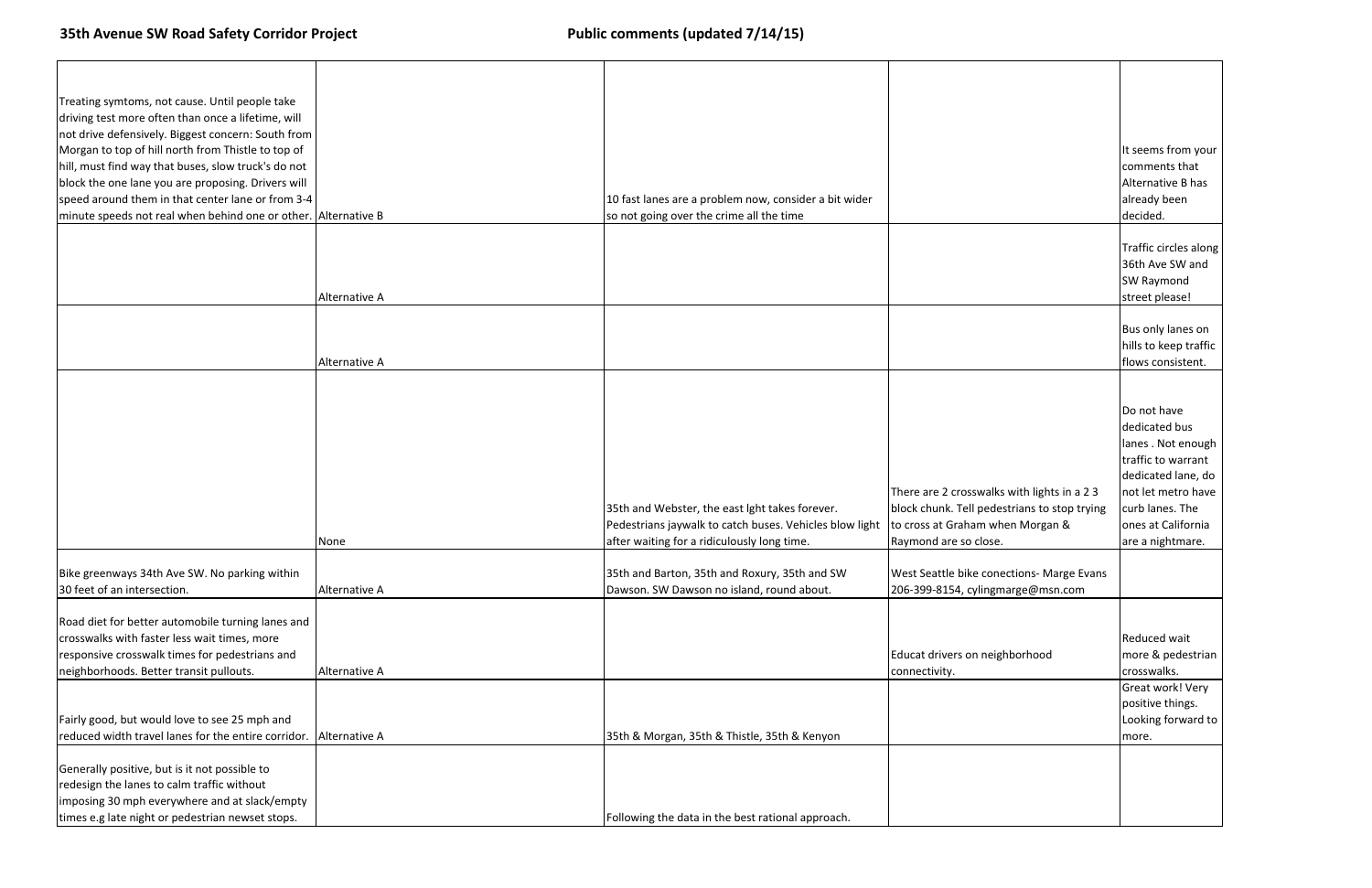|                                      | Alternative A                  |                                                   |                        |                       |  |
|--------------------------------------|--------------------------------|---------------------------------------------------|------------------------|-----------------------|--|
|                                      | Alternative A                  |                                                   |                        |                       |  |
|                                      |                                |                                                   |                        |                       |  |
|                                      |                                |                                                   |                        | Thank you for         |  |
|                                      |                                |                                                   |                        | delivering a patiant  |  |
|                                      |                                |                                                   |                        | presentation. This    |  |
|                                      |                                |                                                   |                        | redesign is greatly   |  |
|                                      |                                |                                                   |                        | needed. I am a        |  |
|                                      |                                |                                                   |                        | daily bicycle         |  |
|                                      |                                |                                                   |                        | commuter on 35th      |  |
|                                      |                                |                                                   |                        | (and driver) and      |  |
|                                      |                                |                                                   |                        | am so happy to        |  |
|                                      |                                |                                                   |                        | hear about the        |  |
|                                      | Alternative A                  | Morgan, Holden                                    |                        | greenway.             |  |
| Alt. A, just go for it!              | Alternative A                  | 35th & Dawson/ Camp Long                          |                        |                       |  |
| Very thoughtful, I agree almost 100% | Alternative A                  | Graham & Raymond                                  |                        |                       |  |
|                                      |                                |                                                   |                        | At Juneau &           |  |
|                                      |                                |                                                   |                        | Graham do option      |  |
|                                      | Alternative A                  | Maximum, Ruthless, Everywhere                     |                        | A not B.              |  |
|                                      | Alternative B                  |                                                   |                        |                       |  |
|                                      |                                |                                                   |                        |                       |  |
|                                      |                                |                                                   |                        | Fix potholes &        |  |
|                                      |                                |                                                   |                        | repaint center        |  |
|                                      |                                |                                                   |                        | lines. I think a road |  |
|                                      |                                |                                                   |                        | diet is a terrible    |  |
|                                      |                                |                                                   |                        | idea. Keep 35th at    |  |
| More lights needed!                  | Option C, 4lane major arterial |                                                   |                        | 35 mph!               |  |
|                                      |                                | MorgAan & 35th, watch for cell phone & eye makeup |                        |                       |  |
|                                      | Alternative A                  | distractions.                                     | Get bikes to obey laws |                       |  |
| <b>Email comments</b>                |                                |                                                   |                        |                       |  |

I hope you're not upset by my several communications on this subject. Most recently I've been looking over the Collisions Report for 35th. They had reported in the meetings that more than 1000 had occurred over the last 10 years -- one every 3rd day. I commented that I \*certainly\* hadn't experienced anything like that number. (I only remember maybe one.)

Well BLOW MY MIND! Here is the data for the last 10 years for the section from Holden on the south to up to, but not including Othello on the north. That's the 1-1/2 block portion that each of us would likely have experien our day-to-day comings and goings.

Hi Neighbors,

104 (one hundred four) collisions from 2004-2013. Can you believe that?! One per month, roughly. I sure didn't see that many!

That said, given that roughly 29 million vehicles passed though that corridor in that period, that's one event in 280,000 or a 'success' rate of 99.9996%.

I still believe we need to keep 35th as an arterial and not choke it down to one lane each way. My petition has nearly 700 signatures, but sure could use another 1000 or so. Fingers crossed...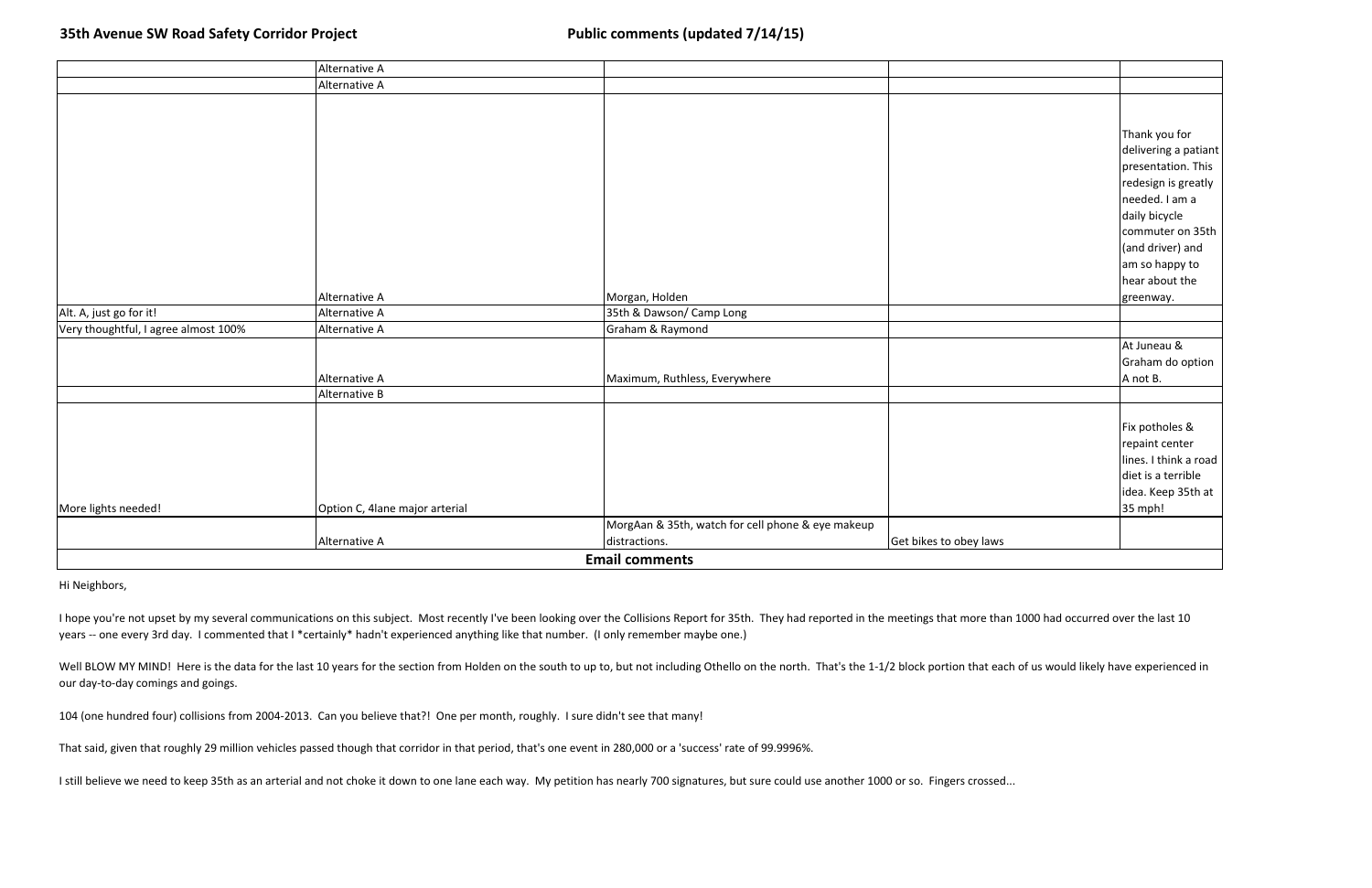Thank you for your presentation at the library yesterday. I was there and thought you did a pretty good job in the face of what seemed to me, a fair number of grumpy old men (and a couple of grumpy old ladies too)! What ca say…. we get that way ;-)

- Simple is better in my opinion. Changing requirements on 35th Ave SW throughout the day seems to me to be more trouble than it's worth, i.e. it would require extra signage and extra enforcement. Both of these items' cost would seem to me to far exceed their value.

I filled out a comments sheet, but realized I forgot to put down WHY I think Option A is the best choice:

- Speeding will continue to be a problem along the flat part of 35th if the street opens up to 4 lanes before it hits the "down slope" near Mt. St. Vincents. As a matter of fact in might get worse along that "Option B" str people frustrated at having to drive single file will coming whipping around to access the second lane and maintain a higher speed until traffic stops them.

- Crosswalk at Dawson! Option A allows that greatly needed crosswalk in front of Camp Long and also for the bus stop located there

Thanks again and I am REALLY looking forward to the changes being planned for my street.

Good presentation and thanks to all of you for the hard work.

I have several points I'd like to comment on:

1. We all seemed to agree - no bikes on 35th, and no designated bike lane(s) on 35th. Routing them onto 34th/36th makes incredibly good sense. Vulnerable bikes/bodies vs 2500 lb vehicles is just not a good mix. And no future bike lanes on 35th either. Some places are just better left to motorized vehicles.

2. I agree with the gentleman suggesting a traffic light at Juneau.

3. No Metro bus RapidRide bump outs as there are on California. That move was dumb, it impedes traffic, and they should be removed.

4. I like the idea of more dedicated left turn lanes.

5. More traffic enforcement - GREAT idea!!! Way too many people blow thru red lights, exceed 35mph, tailgate..... I'd also support some traffic cams, though I'd probably be in the minority. And more enforcement coming down the hill toward Alaska and on through the light at Avalon.....I see so many drivers blow through those lights.

6. Change the law to dis-allow J-walking on 35th. Cross in designated cross walks only.

7. I don't see the need for a 30 mph limit, IF, all of the other improvements are implemented, especially enforcement. But I'm not wholesale against it either.

8. Optimize signals....YES.

9. In my opinion, today at least, with the limited understanding of it that I have, Alternative A is better than B.

Hope to see you at the June meetings.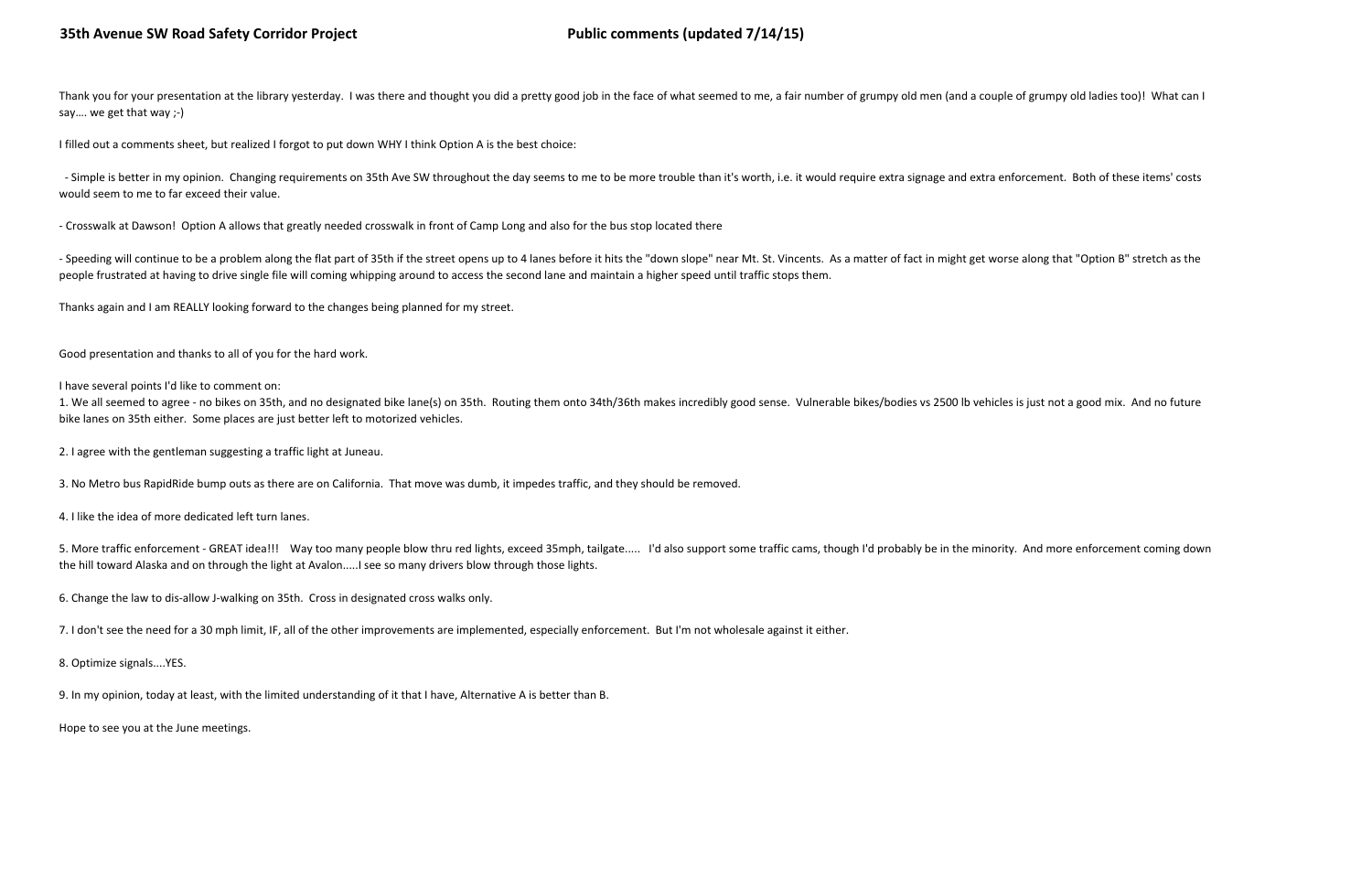Attended the review meeting Tuesday night and wanted to say "thank you" to you and your team for all your hard work on the design alternatives on 35th Ave SW. Great to see you in action, handling difficult audience members and emotional viewpoints with calm and respect. As someone who consulted for 10 years, I appreciate seeing those qualities in others!

I live on 35th, across from Camp Long at Dawson. I'd like to take this opty to cast my "vote" for Alternative A, which rechannels the road all the way North to Edmunds.

I want a safe crossing to Camp Long so I don't hesitate when my 7 year-old nephews visit and want to go to the park. I want visitors to my house to feel safe parking their cars out front. I want to start using the front do house, rather than having all coming-and-going through the alley and backdoor. Finally, I want to feel safe walking the .8 miles South on 35th to Walgreens where I catch my vanpool to Kent.

My only concern is that the design not impede the movement of buses. They could get stuck at intersections where there is a nearside stop unless they have some type of signal priority to get in front of traffic waiting at the light. I'm sure you are already working on this.

For these reasons, I support Alternative A!

Thanks for listening,

I live on 35th Ave SW outside the limits of the current road safety project and I just want to go on record as strongly supporting Design Alternative A. I will gladly trade a few minutes of travel time for greater safety.

I live on Kenyon St and take transit (the 21X, which runs down 35th) to work every day. There used to be a marked pedestrian crossing at 35th, however it was removed several years ago (likely due to the speeding, visibilit safety concerns this program seeks to address). Now I, and several others, must dart across 35th every morning at Kenyon to catch the bus. If the roadway is to be reduced to 2 lanes, I fear that rather than dodging sporadi speeding cars, I will instead be trying to cross a long line of slow moving cars. If this is to be the case, I would plead that a marked crosswalk be reinstated at Kenyon Street. Over the past couple years, there is now a bar, craft beer store, and restaurant at 35th and Kenyon as well, and the number of people darting across the street has increased dramatically, a marked crosswalk is in dire need.

Thanks,

As I was unable to attend the community meetings, I would like to submit a few comments to SDOT regarding the 35th Ave SW corridor project.

The design board's alternative indicates a 4 minute increase in vehicle delay (which is considerable considering it currently takes 6 minutes to travel from Roxbury to Edmunds). However no indication was provided as to wha delay increase would be like for buses. Please consider bus accessibility, but also bus travel time, as I would argue travel time on buses is one of the biggest barriers to ridership. As it sits now it takes 27 minutes to from Kenyon, which is comparable if not better than taking a car alone. I fear that this road diet will increase bus travel time as well. We should be striving to decrease bus travel time (e.g. bus only lanes during peak p priority signals, etc.) in order to make transit a more viable option.

Please reinstate the marked crosswalk at 35th and Kenyon.

The pavement quality on 35th is an abysmal patchwork of decades old concrete and asphalt. I think SDOT will receive less pushback from West Seattle residents on this road diet proposal if repaving occurred simultaneously. takes me longer to drive places, but at least I don't have to get an alignment this month." Just a thought.

### Please consider how this change will affect bus delay

Consider making pavement improvements in conjuncture with restriping

Thank you for hearing me out. Feel free to reach me by email or phone if you would like to respond, otherwise no response is necessary.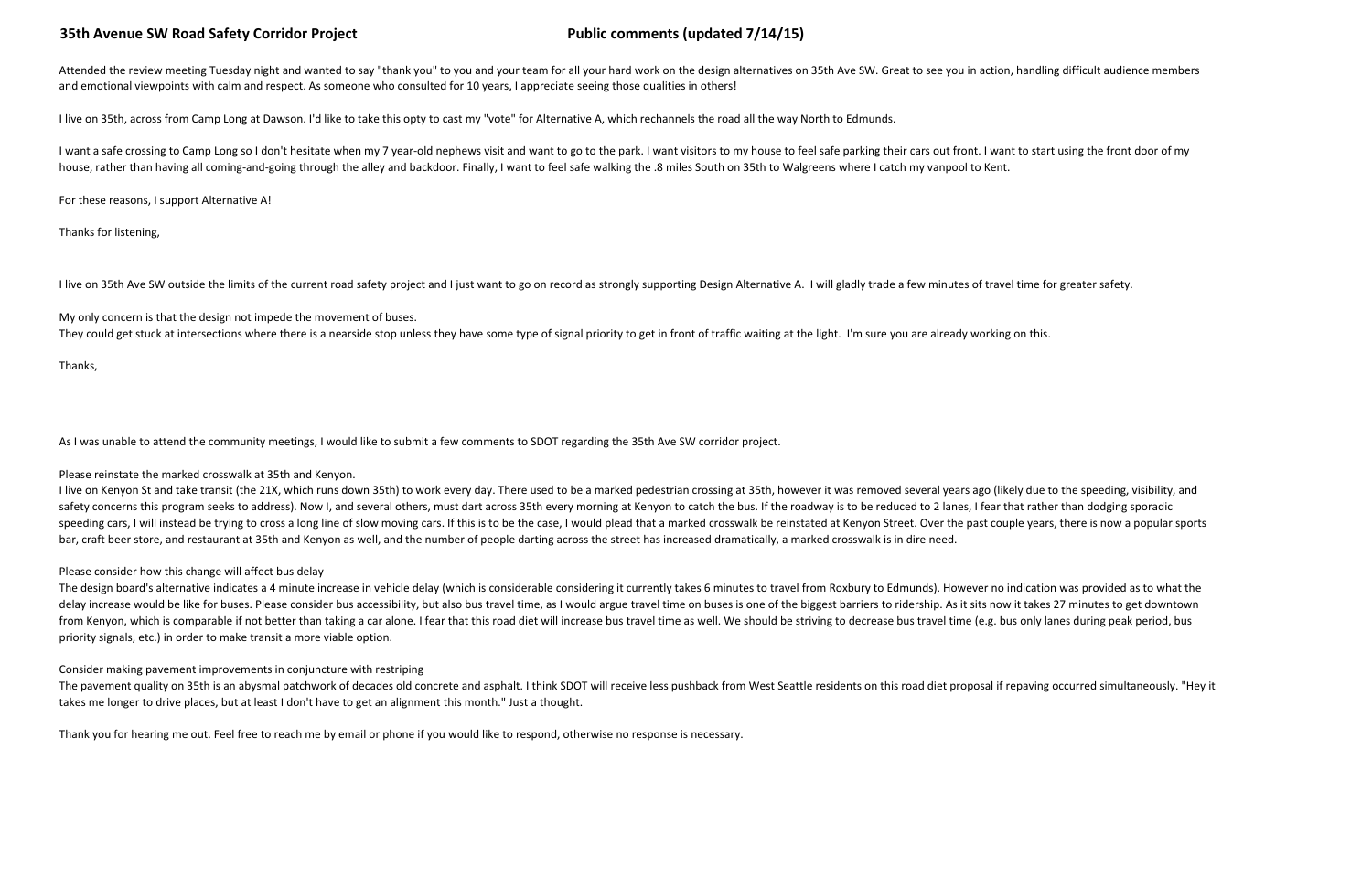I wanted to pass on my personal comments to you on this project.

Engineering: I'm glad to see the proposed alternatives. I support Alternative A. I am a true fan of road diets. I'm also glad to see the speed limit dropping to 30 MPH. I've been 'practicing' driving 30MPH on Fauntleroy an seems super slow, many times due to volumes, it IS the speed of traffic.

Enforcement: This is a KEY KEY KEY component to the road diet and speed reduction as many drivers who believe they are going too slow confuse the center turning lane for a passing lane. I believe that any straight stretch warrants enforcement. Also both directions of the hills and around HAL intersections, schools and libraries.

Education: Do you count signage as education? If so, big signs are needed at the base of hills, and blinking "this is your speed" on straight-a-ways. The signs should "shout-out" the SAFETY aspect of the project. As far as partnering with community groups, I will offer the Morgan Community Association, whose eastern border runs along 35th Ave SW, as a partner on outreach efforts.

Some outreach possibilities are:

Secondly, as one who resides on 35th Ave SW in the vicinity of Morgan, I'm very concerned about the peak hour restrictions on 35th Ave SW parking from SW Roxbury St to SW Edmunds St. Many residents on 35th Ave SW, including myself, who don't have parking garages and driveways, have no choice but to park on 35th Ave SW. If the cars go away from 35th Ave SW, they will not disappear. They will move to side streets and other nearby stre e.g., 34th Ave SW and 36th Ave SW and end up taking away parking from the residents of those streets, causing extra parking problems and issues on those nearby streets. Imagine the rude surprise for those residents of thos nearby streets when they come home from work and find those extra cars in those locations where they used to park.

Other than that, I have no objection to speed reductions (which would protect cars parked on 35th Ave SW) as well as extra turn lanes if the end result is more safety for pedestrians in either of the options.

- Morgan Junction Community Festival on Saturday, June 20, 2015 We will have neighborhood vendor tables at the Festival, and we'd be glad to make one available for the 35th Ave SW Safety Program outreach.
- The West Seattle Junction Festival in early July makes a good outreach gig. Count me in if you need volunteers to staff this booth.
- Speaking at MoCA meetings: July 15 or October 21, 2015
- Updates to the West Seattle Transportation Coalition meeting monthly and on their website
- SW and ND District Councils meet monthly

Thanks for the opportunity to comment on this project Jim. You are doing a great job!!!

First of all, thanks for your work on the Safety Corridor Project and hope it works out for us West Seattle residents.

Thanks for taking my views into consideration.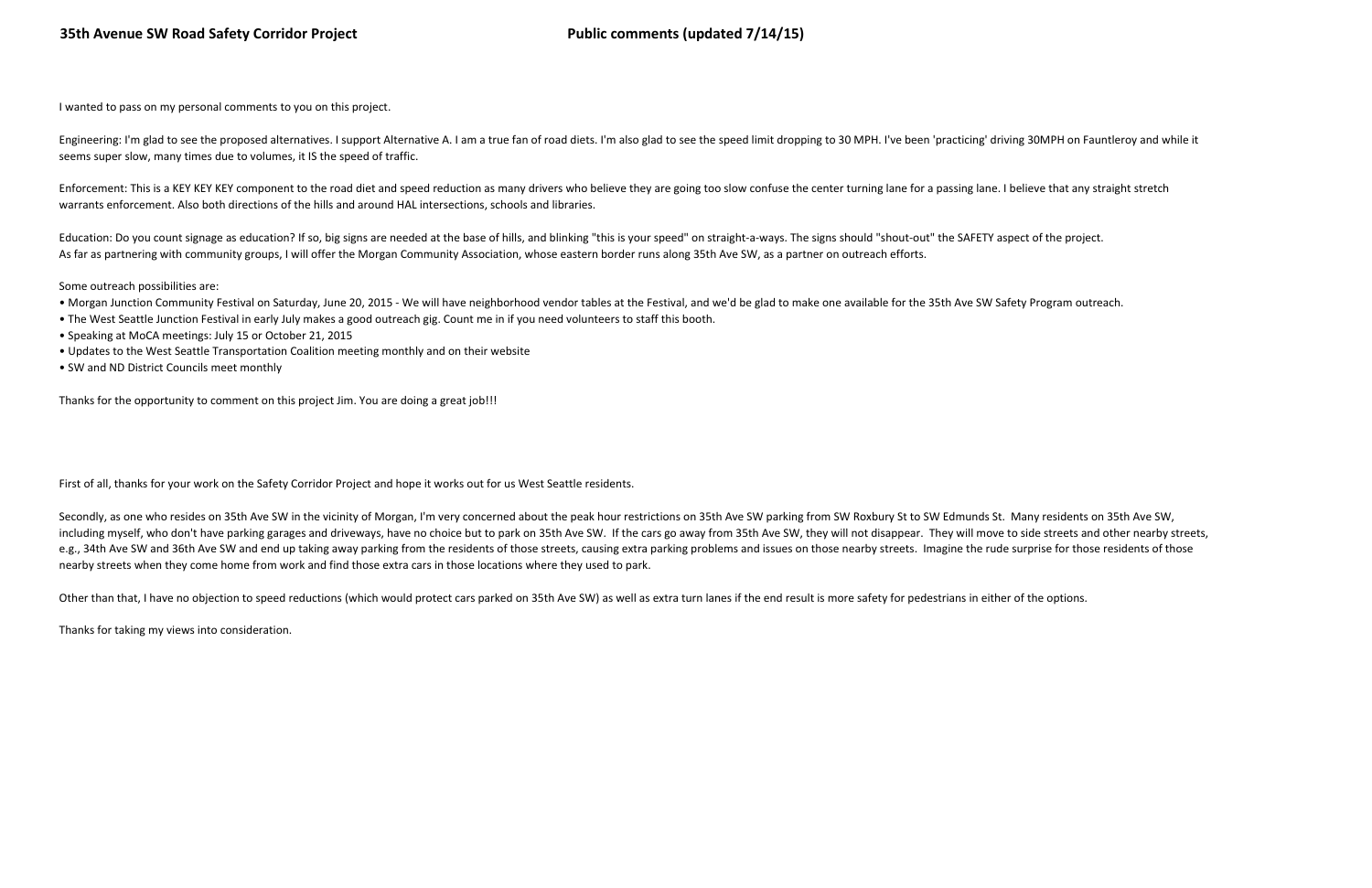I was unable to attend the last two meetings that were held in West Seattle for this project,

# 35th Avenue SW Road Safety Corridor Project **Public Comments (updated 7/14/15)**

although I read the coverage in the West Seattle Blog.

I am grateful that this project is being undertaken, the area is in need of attention.I've been a homeowner in West Seattle since 1976, and I've seen many changes here.

I do want to express a concern I have based on the re-channelization of Fauntleroy.That is, consideration must be given to traffic that is seeking to either cross the arterial, inthis case, 35th Ave SW, or to enter the traffic flow.

Single threading the volume of traffic that 35th now accommodates would make for verylong wait times for traffic that is not entering the flow at one of the ends or atone of the few signalized cross streets.

I've read that you don't want to add signals because of an 80 second delay.But, I would ask that you please consider carefully the length of the right of way,<br>''

As a resident of Arbor Heights, I strongly support the proposed channelization of 35th Ave SW (proposal A). I was not a proponent of the similar project on Fauntleroy, but my experience has been that it is not significantl and it is definitely safer and less hectic to drive.

Currently, Fauntleroy usually has the single thread volume only one way, depending on the time of day, and there is limited cross traffic because of the park and few thru streets.Also, it is not that far from California Ave which I imagine takes some of the flow as well.None the less, wait time for over 30 cars to pass at speeds below 25 mph is significant.And at that volume of vehicles, the traffic does slow to below 25 mph according to the radar display sign.

Now, if the same single-thread is introduced onto 35th Ave. SW, I am wondering how many cars are going to be in the line? If I'm going to cross 35th, will the single-thread Northboundgive me a break only to be stopped by the single thread Southbound?Traffic volume IMO, is a lot more equal in both directions on 35th.

Thank you for listening.

I think the changes being proposed for 35th AVE SW will be a good thing;option A looks better to me because it's simpler!

Also, it is my understanding that option A would allow for a crosswalk at Dawson to help pedestrians across the street to the bus stops and Camp Long.

Sincerly,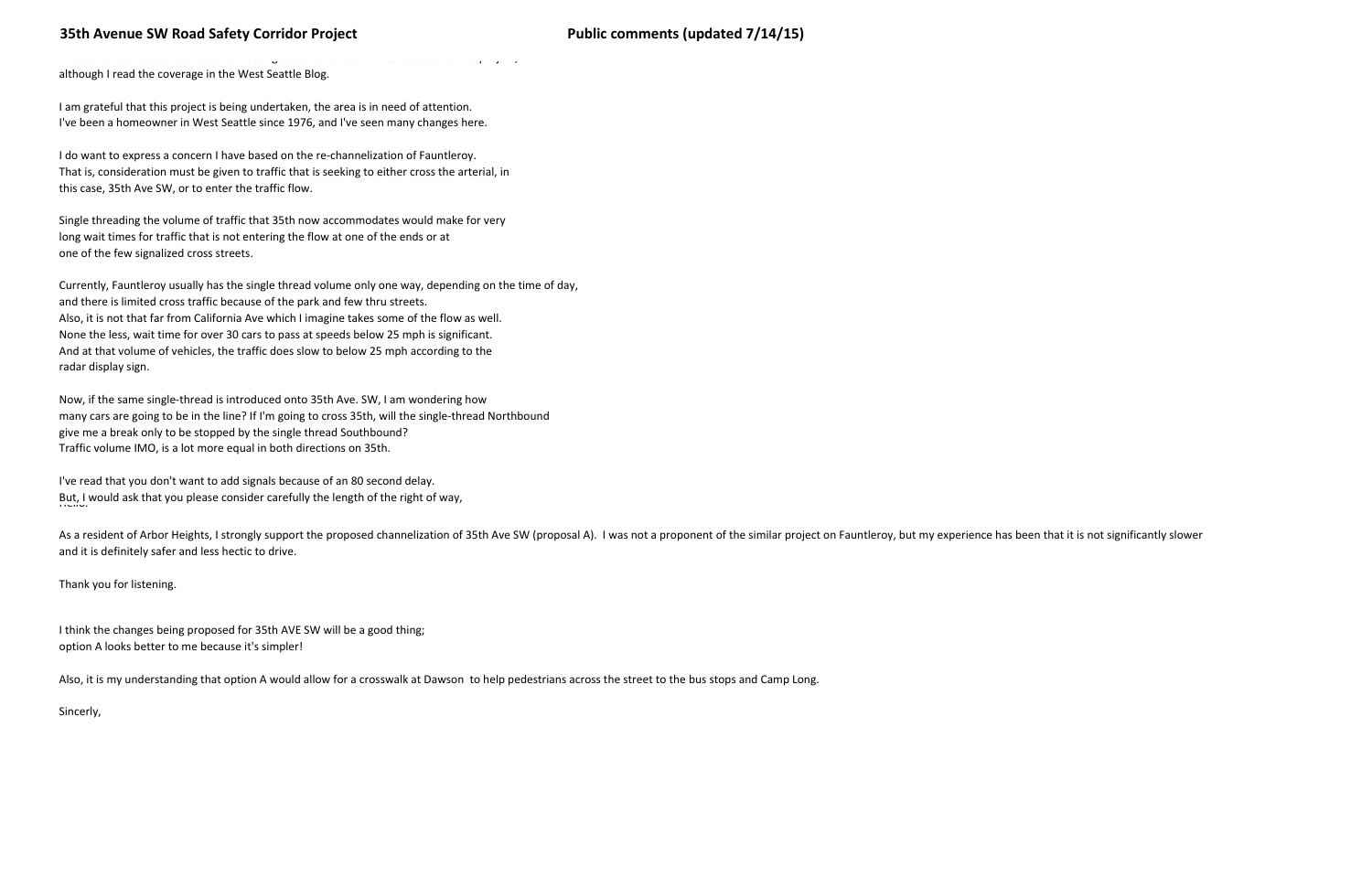Apologies but a bit behind on progress and Design alternatives for 35th ave SW.

I live at 5xxx 37th Ave SW and a big issue trying to get across 35th to take advantage of Camp Long. We also walk to the library on 35th and also challending to walk to crosswalk lights. Also, a number of us commute on bic and rife for leisure and 35th is very treacherous for pedestrians and cyclists.

Is there a specific design the city is leaning toward or has chosen for 35th. I do like the way Delridge has been changed to 3 lanes with bike lanes and hope this is the primary design alternative for 35th.

### Thanks!

Unfortunately, I will not be able to attend the public meetings for the 35th Ave SW Road Safety Corridor.

### I frequently travel this arterial.

I support the mayor's recommendation to reduce the speed limit from 35mph to 30mph on this corridor.It has been my observation for quite some time that the speed limit is exceeded well above the current 35mph by many motorists.Some of this is due to the "straightaway" design of the road.The additional stop lights added over the years have been helpful.I am a little concerned over the reduction of lanes, as they may add to traffic congestion.It may be helpful in certain segments of this arterial, but not the entire roadway.I think a couple more traffic stop lights strategically placed may be just as effectiveI just thought I would contribute my input.Thanks,

I am glad things are moving along.

Fundamentally opposed to option B

Why ?

1) Definitely want unsignalled crosswalks

2) Really want 1 lane each way in our neighborhood. I cross 35th on foot every day to get to Camp Long.

3) People will be itching to get at those 4 lane parts and want to speed up and "to hell with the pedestrians"

4) Really want a lane in the middle ( It has a very calming influence as winessed by Fauntelroy way)

5) Absolutely hate the idea of lanes that change with time of day. Hate it. Confusion. Cops. Bad feelings.

6) Really do not want people to load up our street 36th when they cannot park on 35th.

Please do not let option B happen.

I have 3 words to say: Traffic calming devices!

Thanks for listening and the very best of luck.Let's do it.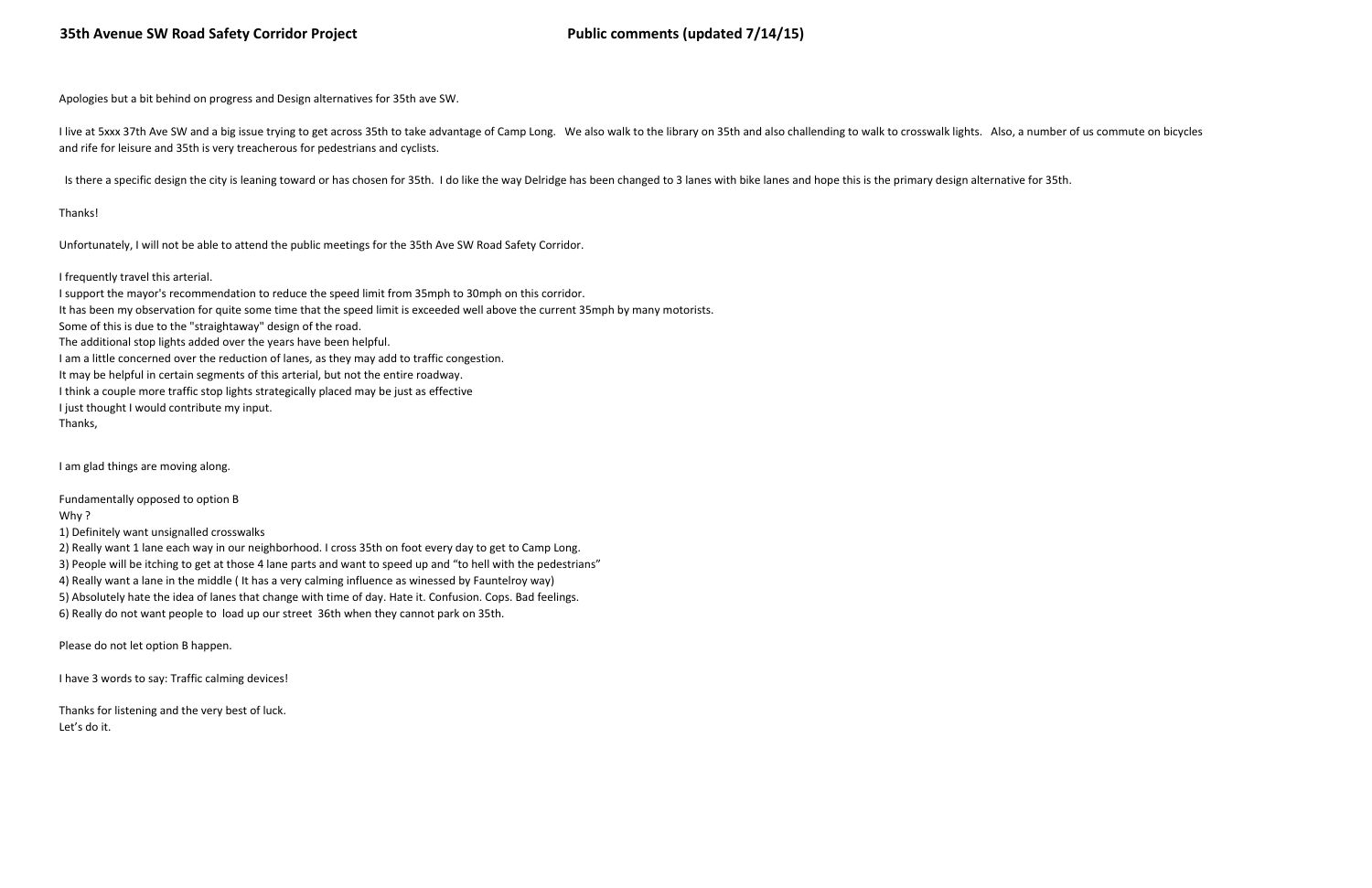I am a resident of Arbor Heights. My wife and I have just learned about the changes you folks are now planning for yet another of the 4-lane arterials in Seattle. It is quite disheartening to see that this will be added to other 4-lane arterial in this city and even the county, that have been reduced to two lanes.

I am a contractor, and therefore, drive all over the county in the course of any week. It used to be that we could use the great arterial system to avoid the freeways. But, now you people have almost completely eliminated option! Do you not see how much more clogged I-5 has become?? This is not only due to growth. I take I-5 much more often than I used to.

If the "reason" behind these proposals are danger on 35th, what is the evidence? Why can citizens not be expected to take responsibility for their own actions? If people are getting killed on 35th (and I wonder why we neve about this??? Yet, all of sudden it's a convenient problem to allow more control!), is it because they are crossing the street at night, wearing dark clothing and not bothering to cross at a crosswalk? What a concept! Yet, to swerve a few times to avoid hitting some idiot that didn't have the sense to wear brighter clothes, or at least, cross at a corner in the dark!

Cars and trucks need to move around a city with some kind of efficiency. If it gets any worse in Seattle, it will cease to function on any reasonable level! This is reality! Not some professor's theoretical ideas of how a be run! I wish you folks would just take some time to look at traffic from an observational point, with a little logic. It is getting very frustrating trying to get anywhere here!!

- A few people complained that there were no "End School Zone" signs around Our Lady of Guadalupe. While driving past there today, I saw one going southbound but I failed to see one going northbound. Maybe I missed it, but was looking for one around where the radar speed sign is.

- I was talking with a critic of the rechannelization proposals after the meeting who claimed that it would increase traffic on his side street. (I think he said he lived around 36th and Webster?) I recognized him from ear meetings, as he was fairly vocal about his opposition. He claimed that when he has asked SDOT for "before" studies of traffic volumes on his street, he has always met with claims that they can't do such studies because of limitations.

Before this, I was also wondering how SDOT studies before and after use of side streets when rechannelizations occur. (Especially because of the proposed one for Roxbury.) How does SDOT gather those numbers? Was this particular person (you would probably recognize him) just using more vinegar than honey in his interactions with SDOT or can concerned residents of side streets request that this type of information be gathered? How involv it to staple those traffic counting strips to the road?

I hope you all will step back and re-consider this non-sense of slowing traffic more than has already been done.

Thank you for your time.

I had a few observations/questions after attending your presentation yesterday:

 - You mentioned that only a few other streets in the city have had more traffic deaths than 35th. Do you recall what they were?Thanks,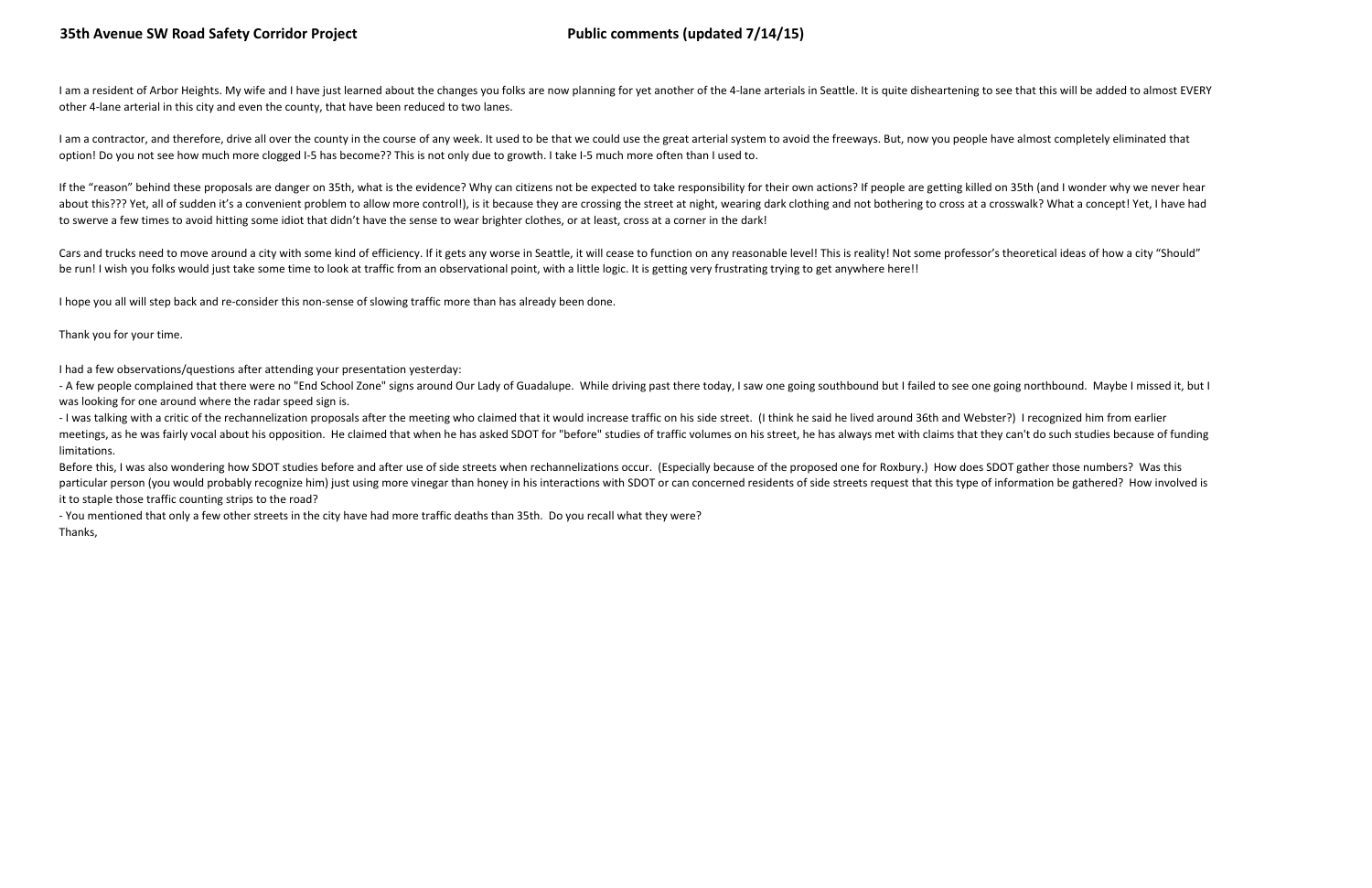I am a long time west seattle resident and I drive 35th ave sw at least twice / day.

It is the only remaining full arterial egress from west seattle.

When I moved to west seattle my commute to downtown was on the order of 12 minutes.It now it never less than 30 and often 45 or more.

Rechanneling 35th is going to add "only 3 or 4 minutes" to the average commute according to your presentation.

I no longer drive on Fauntleroy if I can avoid it, or Delridge, because I routinely get stuck behind a bus or a truck or a slow driver and have no way to get around them.

Thanks for all you are doing to improve safety for pedestrians and bicyclists on 35th Ave SW. I cannot make the meeting times you've held but need to get these suggestions off my chest. It would mean the world to me, and t neighborhood, if the following could happen:

Please don't do this to 35th. Please leave those of us who drive one reasonably quick way out of west seattle.

Speeding is a problem, as is lane discipline. Enforce the speeding laws.Put in more lighted crosswalks.

But please leave me 2 lanes each way.

- Please have the light at Henderson and 35th (crossing 35th) respond immediately to pedestrian and bike traffic. As it is, it can take up to an additional 5 minutes, or until a car pulls up wanting to cross 35th. I am ash but I actually was parked at Bird on a Wire, and GOT IN MY CAR to go over to the library because I knew it would be a heck of a lot faster then waiting for the walk signal and I didn't have the time to wait both times to c The library, and Tony's market in the summer, and Westwood are such wonderful reasons to walk but the wait time for the crossing light is a serious deterrent to walking. Another plus is that cars would get used to sudden y then-red lights everytime there's a pedestrian waiting, and would actually start to look for them, and go slower as they approached that intersection! Holden, Barton and Thistle also have maddeningly slow response times.

I can't thank you enough for doing what you're doing. If this could actually happen, we'd all be walking more and driving less!

Thank you,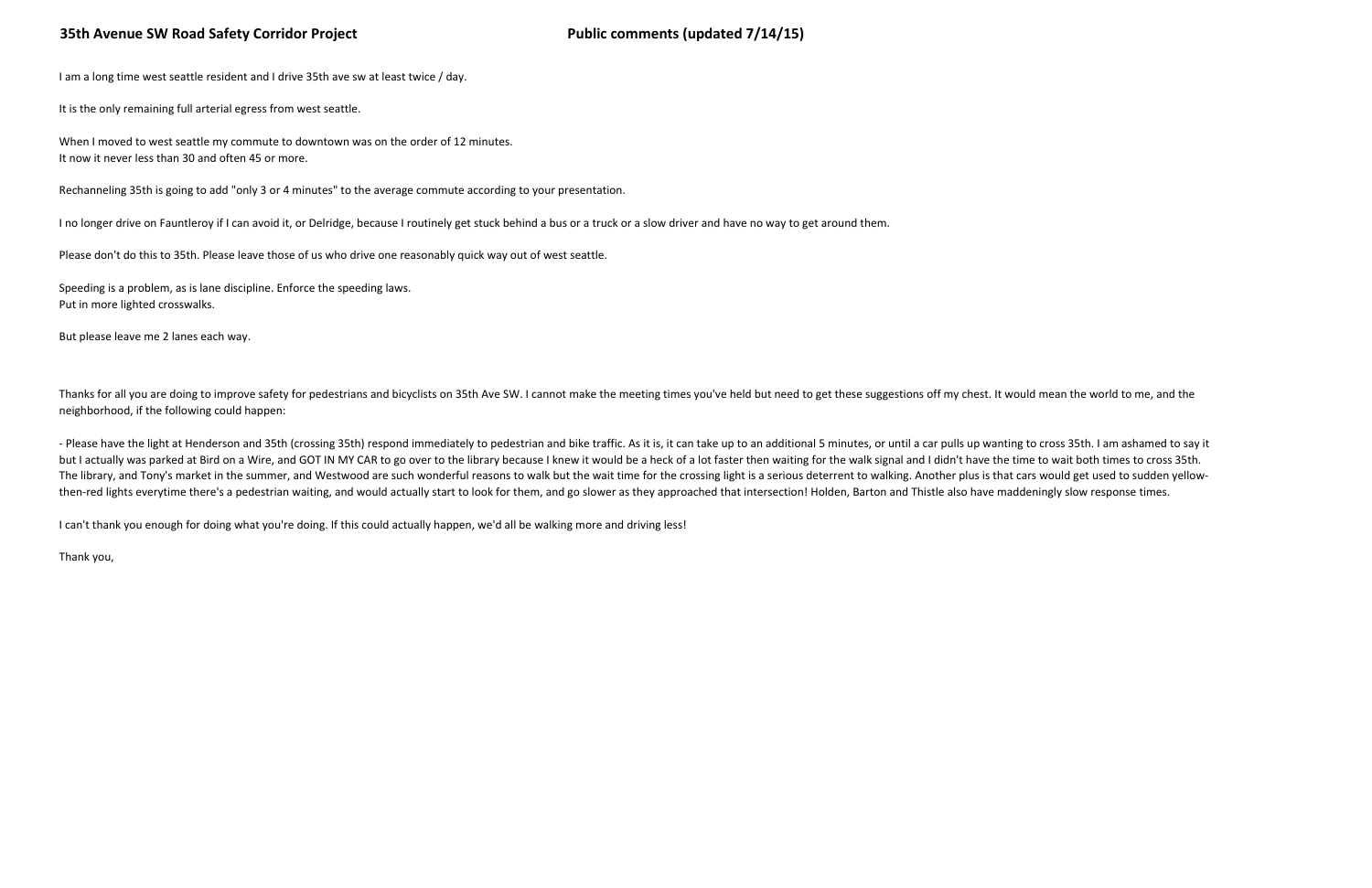1) I believe that the speed limit on 35th Ave SW should be lowered to 30MPH.

2) Idea: In lieu of a road diet, create HOV-only lanes on the NB and SB outside lanes. The hours of the HOV lanes could be those peak hours; HOV lane monitoring would only need to be in peak times. Cheaper than a road diet maybe?

Thanks again for a great presentation.

Best Regards

# 35th Avenue SW Road Safety Corridor Project **Public Comments (updated 7/14/15)**

Thanks for running an informative and civil meeting regarding the 35th SW proposals.

I am not one of the people in favor of the lower speed limit - I think 35 is fine, and I don't like the idea of having only 1 lane in each direction.

The problems with 35th as I see them are:

This year I have given up turning east onto Holden from southbound 35th, and turning left onto Webster from northbound 35th as I decided the stress was not worth it, although these are the closest lights for my route to wo home. I knew Holden was a bad spot to turn left, but I was surprised to see the number of left turn accidents at Webster also. If there were left turn signals at eastbound and westbound Holden street, I think that would gr alleviate the left turn pressure on Webster.

It is difficult and dangerous for pedestrians to cross 35th, and adjacent side streets at 35th where cars are turning from or to 35th, and

It is often extremely difficult to make left turns from 35th. (If there is not a light nearby, it is also very difficult to turn left onto 35th)

I think more pedestrian crossing lights in general are needed on 35th. Perhaps the pedestrian controlled on-demand lights would be less of a slowdown for traffic. You might also consider an All-Ways crossing at Morgan like in the junction - no cars would be allowed to move through the intersection while the pedestrians are crossing. I think it is more important to give pedestrians an opportunity to cross the street when the cars have been st a light, than to give them a better statistical chance at survival by hitting them a lower rate of speed.

I believe that Restriping 35th ave sw to a 2 lane arterial with a 2 way left turn lane will not make it safer unless we enforce the speed limit. We drive 35th a lot, and observe many people driving 10 to 20 miles over the If the current configuration were left in place, and speed and other driving laws were observed and enforced, most of the "problems" would disappear. rechanelization alone is not the solution.

In a nutshell, I do NOT see the need for drastic safety improvements on 35th. And here is the problem....how do I possibly attend this meeting to voice my feelings? The entire meeting is packed with people OBSESSED with no even-remotely-achievable safety goals! I am not a glutton for punishment, yet I have no doubt I would be shouted down or possibly even threatened physically. If I show up, there will be problems. It seems to me that what w have going on here is "tyranny by the vocal minority". Please remember there are a great many of us out here who oppose the idea of a "road diet" or speed limit changes, or stepped-up enforcement. You will never hear from because the "community discussion" format effectively empowers the vocal minority while muzzling the rest of us. Mr. Joe Szilagyi does not speak for me

Sincerely,

Hi Jim,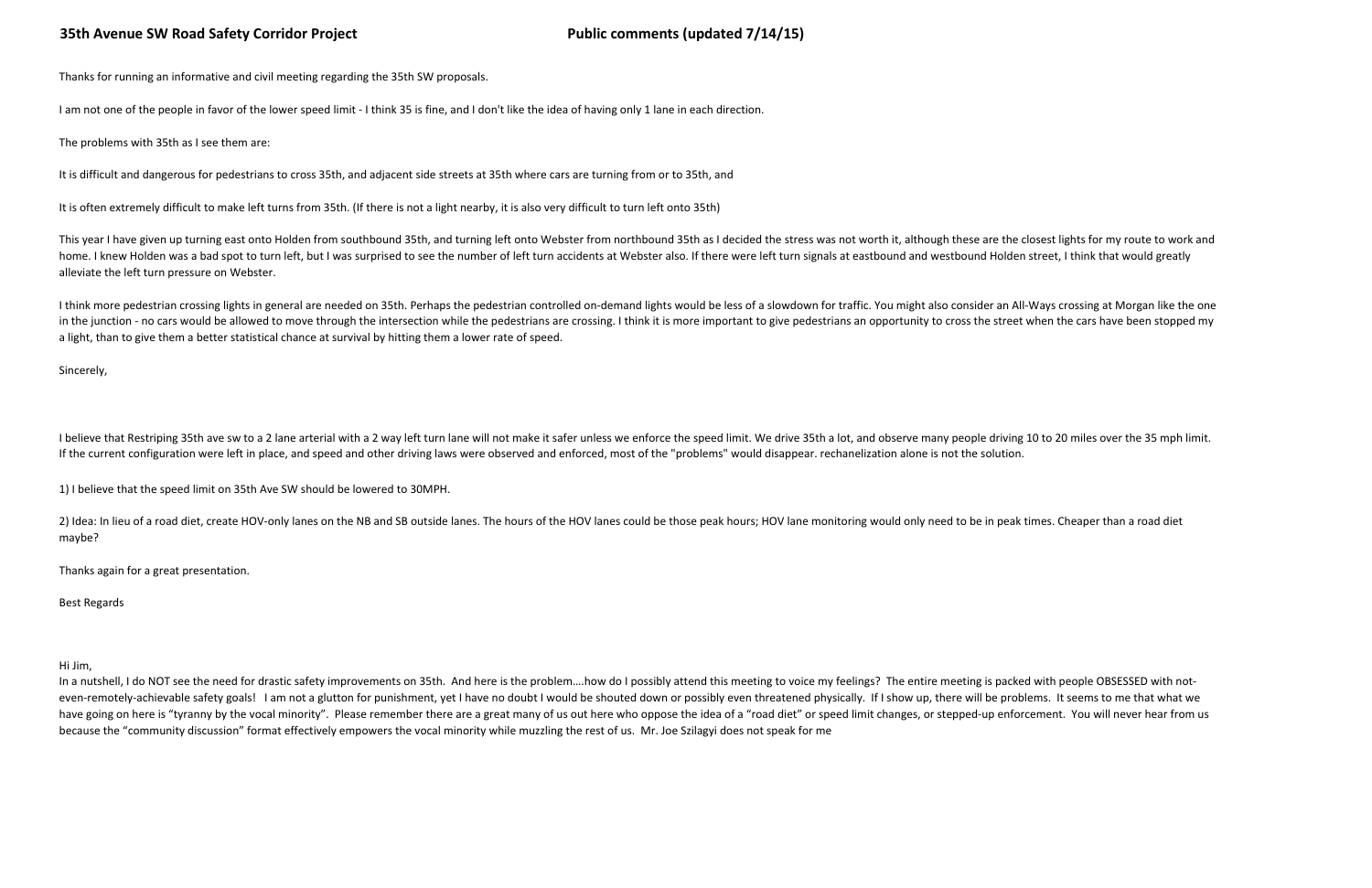I cross 35th Ave 5 times per week with my kids. Normally, I don't mind walking the extra 2 blocks to get to a crosswalk, however, some days this working mom has to race across the four-lane road with a 3-yr-old on her hip to drop off my kindergartner and make it back in time to drop off my 3-yr-old at daycare before racing off to the bus stop to make it to work by 9:15am. It's a challenge. I am a WA state college graduate that is very activ community (VP of Giving for the newly re-established Fairmount Park Elementary PTA), but "I-35" is an endangerment to my family as well as other FPE families.

I'd like to comment on the plans for SW 35th in Seattle. It will be important to put in a traffic light at the intersection of 35th and Juneau. The line of sight in heavy traffic is so bad it's impossible to see whether yo Juneau (to head towards Delridge or High Point). It's so common to hear the crunching of an accident at that intersection that we always say, "There's another one."

I'm a long-time resident living on 35th Ave SW (at SW Brandon) and favor Option A because initiating the rechannelization at SW Edmunds St. would help maintain a consistent safe traffic flow through what remains a primaril residential area, with single family homes dominating the length of 35th Ave SW on both sides of the street. I notice many neighbors struggling even to back their cars out of their driveways during the morning rush hour.

35th Avenue SW crosses the local school boundaries! Families have to cross this 4-lane road in order to get to school!!!!!! PLEASE - consider adding an additional crosswalk at 35th Ave SW and Findley or Dawson - for our children's sake.

Check out the stats on the number of deaths on 35th Ave SW in the past 5 years. It's not pretty.

Thank you,

I have been at home when several car collisions occurred at my intersection, and all have been related to vehicles turning off of 35th either eastbound or westbound onto SW Brandon. Having a turn lane in this area obviousl would reduce or eliminate those incidents.

Appreciate all the research you and the SDOT team have done as you work through the public process to make this road more safe for the whole community. Just this morning around 7am there was another accident on 35th involving three cars.

I love the idea of a "road diet" similar to Fauntleroy, Delridge with a lane dedicated for metro/bus. Keep up the great work ! I know it can be frustrating to get some community members to face the facts that change is ver necessary.

Also, 35th Ave SW has a consistent residential profile from SW Edmunds southward, so it is only logical to initiate the rechannelization for southbound traffic as soon as possible.

Additionally, many southbound vehicles turn left into Camp Long (at SW Dawson), with many events involving school children, so a dedicated turning lane there obviously makes sense.

I don't know if protected bike lanes are in the plan but if there is room they should also be included as they were on Fauntleroy.

Thank you,

Thank you very much for your time and presentation last night in West Seattle. You did a fantastic job illustrating the facts, the need for improvements and handled response to the public comments very well.

All the best,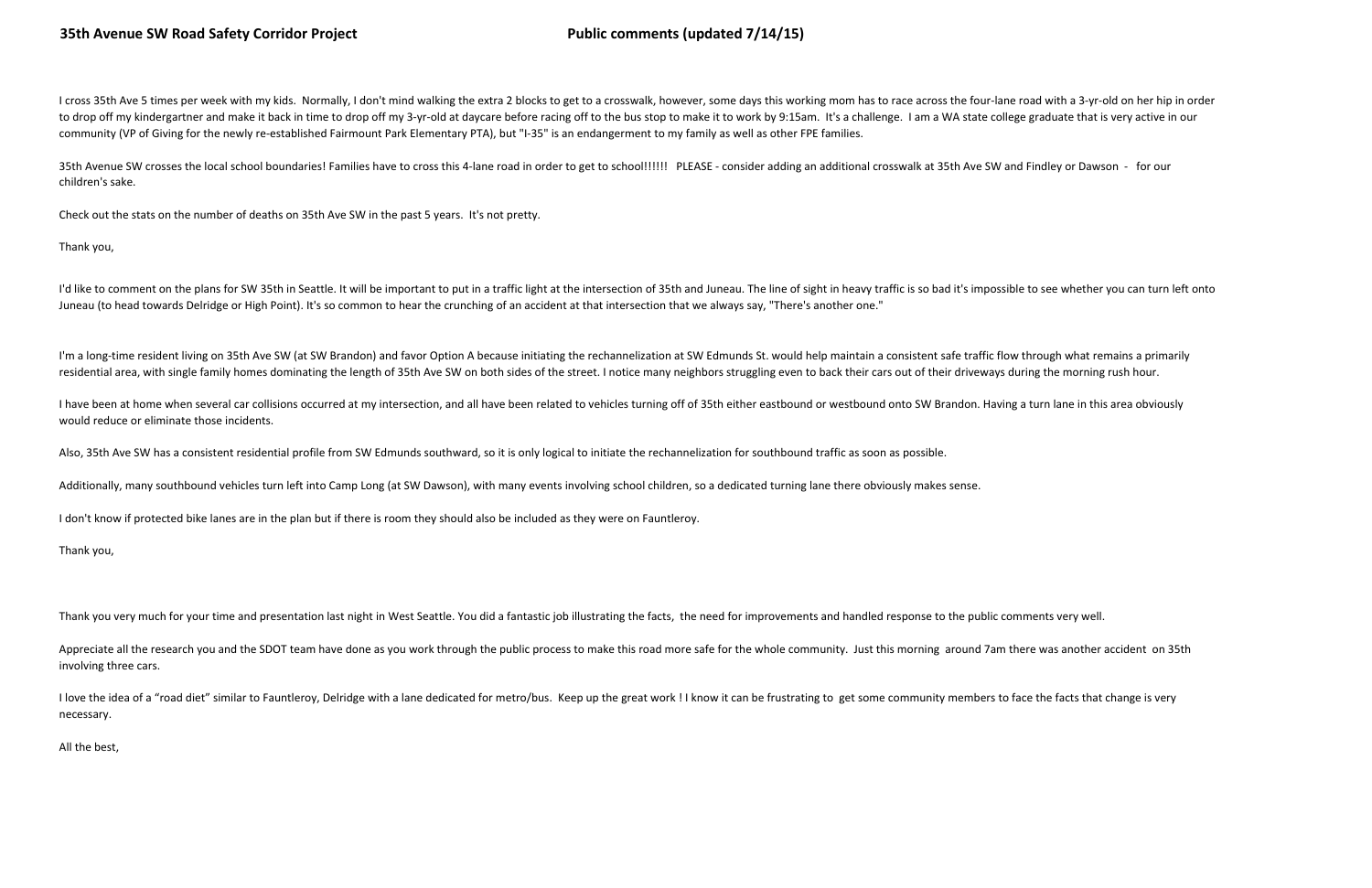I've been following the discussion regarding 35th ave sw on the West Seattle Blog. I live on 34th Ave SW between Brandon and Findlay. At least once daily, I have to make a left turn off on 35th to get to my home on 34th. I always a scary approach, which I take with great care, slowing down almost a full block away with my turn signal on to give anyone behind me plenty of notice that I will be coming to a stop. It's always scary and often tim behind me do not slow down, but instead, quickly dash into the right lane to avoid me at the last minute. There have been times where I felt that it was not safe and I drove on and turned at the light at Raymond instead be there is a turn lane there, then backtracking 4 blocks on 34th to get home. I am aware, as you are, of the number of crashes that occur because of left turns off of 35th, which is why I'm so fearful of it. I appreciate you taking on the work to make changes. I have been hoping for it for the past 5 years that I've lived on 34th. I also feel that, because it is so difficult for pedestrians to cross 35th, it creates a divide b and west sides of 35th, as far as neighborhoods are concerned. Creating a more inviting roadway, instead of something that resembles a freeway, could go a long way. There are stretches of Highway 99 in North Seattle that are more appealing than 35th.

Being impacted on my street by parking problems at Camp Long throughout the summer, I also would like to voice support for providing some amount of on-street parking on 35th, particularly in the area around Camp Long. Installing a light with a crosswalk at Camp Long's entrance could also go a long way towards spreading out the parking options a bit when there are events at the park in the summer. And, lastly, 30mph is plenty.

# 35th Avenue SW Road Safety Corridor Project **Public Comments (updated 7/14/15)**

Some background; I bought our home on 35th Ave SW over 19 years ago. We are across from Mt. Saint Vincent Nursing facilities. Of the many reasons we purchased the home was location and the fact that we can park in front of our own home.

So now I am slightly confused about the 35th Ave traffic proposals. I am seeing traffic revisions that would actually change the flow of traffic to one lane in each direction (and a turn lane) from the current 2 lanes of t direction. Is this correct? What percentage of the 294 collisions, 128 injuries and 2 fatalities in the last three years on 35th Avenue accidents were involving "turning"? Curious why miles of turning lane would be necessi am greatly concerned that this will dramatically slow the traffic to the point folks drive the turn lane to get anywhere!

I am ardently opposed to any plan that limits/restricts/removes street parking. A majority of what is on 35th avenue (84%) remains single/multi unit housing. Many homes in my area have no garage or minimal driveway. I do n have any alley and therefore no other access to my property except through the front. It is already a nightmare for us to back out of our driveway as it is common for us to sit 10-15 minutes waiting to be able to back out Your proposals will make this worse. In addition, parking is already slim and any removal or restrictions we will fight as neighbors.

In December of 2004 the local newspaper reported that 35th Ave traffic was a challenge and in fact was the second busiest atrial in West Seattle!. This is back when there was 21,211 vehicles per day clocked at 35th Ave SW Alaska. This number is now up by jover 3,000 vehicles due in large part to the unprecedented amount of apartments being crowded into the junction and other areas south of Alaska street.

Thanks for listening,

Perhaps a closer look would mean taking a larger birds-eye view at what can be done. Why is there no discussion of diverting traffic to other streets? Why cant some side streets share the burden of heavy traffic flow? Sinc multi-unit housing is going up at break-neck pace, why not buy up all the homes along one side of 35th Avenue and make a highway (which some call it now). Why does there have to be a bus stop every other block? This actual cogs traffic more than anything else I have witnessed in 19 years on the street. What would happen if a person had to actually walk 2 blocks to a bus stop rather than one?

To me, the root cause for the city just now doing something about 35th Ave has to do with either the speed on 35th, or the accidents. They do not necessarily go hand in hand. Which is it? If it is speed causing the voiced then lets start with the known basic speed-calming techniques. If accidents are the voice of concern, data needs to point to exactly what their causes were and address those.

Making 35th Avenue a limited/restricted roadway is a problem that will have to be fixed again! Already folks have taken to parking in their front yards as there is not enough parking! What are you doing for the homeowners myself with limited to no parking? Will a massive lower property tax adjustment be made for us since limiting/removing parking would lower our property value?

On a side note, come over to West Seattle some time and watch the silliness of what the city deemed sensible to Alaska street between 35th Ave and California Ave. Lanes change to turn, then straight, then turn in half bloc segments. Folks don't even bother to abide by the marked lanes and I see lots of folks making dangerous lane changes once they realize the ground markings say something different than what they should.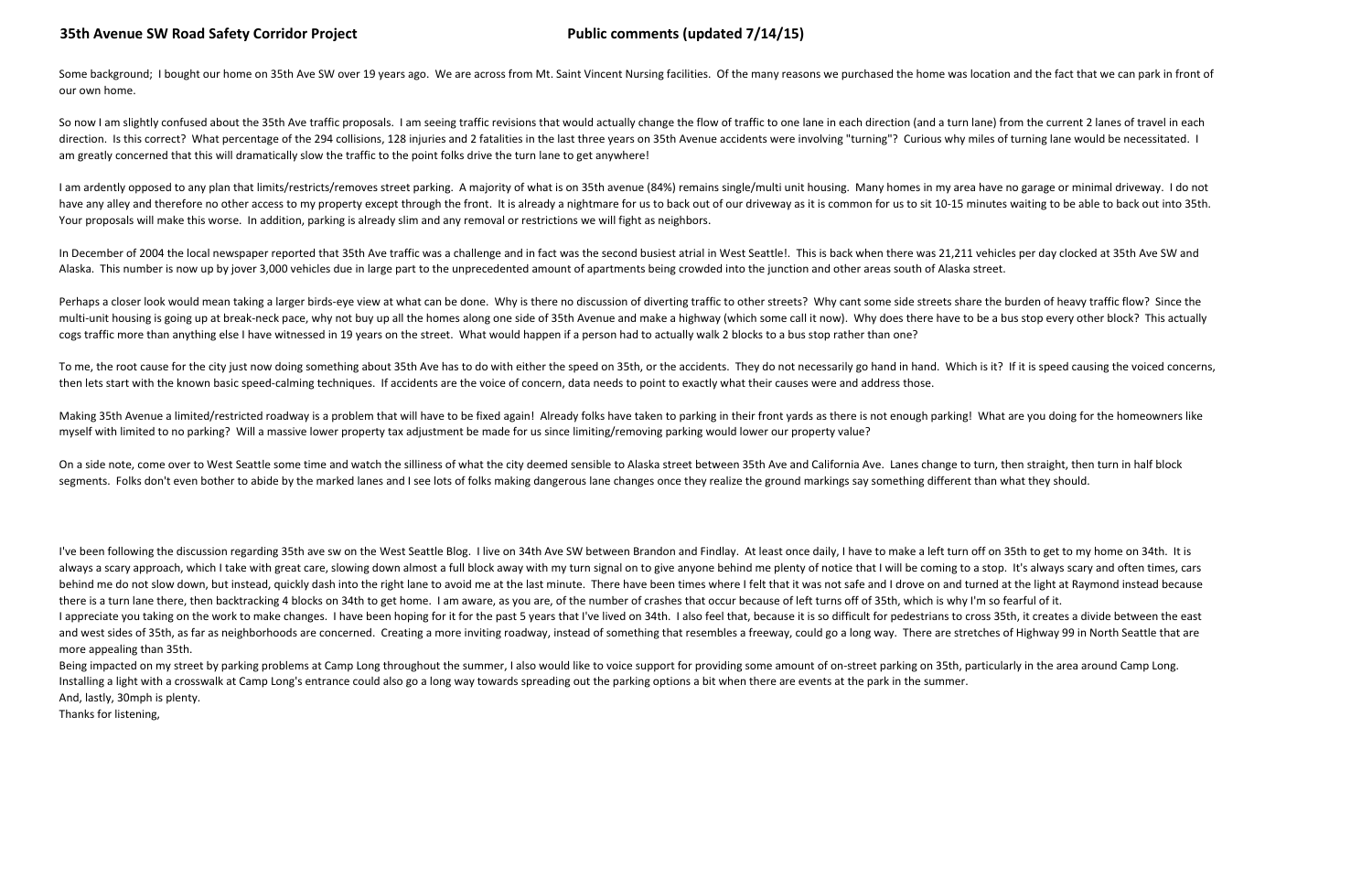First of all, thanks for dedicating some of your time to improving conditions on West Seattle's 35th Ave SW. I'm a homeowner near 35th and Dawson and I often lament the dangerous and unattractive conditions in front of my home.

I was unable to attend either meeting on this topic due to work conflicts, but I've stayed up to speed via the West Seattle Blog. So I'd like to voice my opinion, if that's ok.

One common theme in this discussion seems to be opposition to a road diet. This surprises me as we've seen many successful rechannelizations in the past. Perhaps nobody else is saying it, but I'd like to voice my opinion i a road diet. As it is, both crossing and using 35th is a difficult and unsafe task. This is especially regrettable at the entrance to Camp Long where I've witnessed several groups of children (among others) struggle to cro Additionally, I'm a cycle commuter and have had numerous scary situations along 35th -especially between Hudson and Avalon- where I've quite literally feared for my life.

Of course, traffic volume is important to consider when weighing transitioning a road from 4 to 3 lanes. For this, I defer to yours and the DOT's assessment based on case studies, research and data pertaining to 35th speci what it's worth, my subjective observation has been that 35th has excess capacity and traffic would manage just fine.

I commute to work by bicycle daily. I live in Arbor Heights and work on 4th Av at Seattle City Light's South Service Center.As an older worker, (more than 60 years old) I've tried various routes. My preferred bicycle commute consists of riding 34th SW from Roxbury to High Point where I work my way over to Snake Hill and down to the 26th Av SW Greenway. From the 26th SW Greenway I pick up the Duwamish trail by Andover/Delridge (thanks so much for the improvements taking place at this time!) and cross the low bridge, follow Spokane to 4th and arrive at work.

So, I'd like to emphasize three things:

1. Calming vehicle speeds on 35th is a must.

2. Pedestrian crossings are needed.

3. Bike lanes (hopefully a two-way protected lane) would be a great benefit to the street users.

On the plus side, I think the sidewalks and grassy medians are amply large, albeit needing some repair. This means no new space needs to be devoted to widening either, and the street space can be repurposed for other thing

Thanks again for your consideration of our community's problematic road. I'd be happy to discuss more if you are interested!

I wanted to share my observations on the potential for making 34th SW into a Greenway.

The ride home is via Spokane to low bridge to Delridge (which has the best grade). I cross from Delridge back to 34th SW via Holden. Then I take 34th SW the rest of the way home.

34th Av SW would make a fine greenway. With traffic calming effect of speed bumps and some possible aids for crossing perpendicular arterials such as Barton, Trenton and so forth the ride would be good. I suspect that traffic calming on 34th SW would also help with stopping motorists who use the street as a parallel to 35th SW which is something I notice on the ride home.

I've taken 35th Av SW but stopped because it was terrifying dealing with many aggressive motorists who showed so much inconsideration towards a cyclist. I avoid it completely now

I'd also like to inform you that I am multi-modal. I sometimes take the 21 bus. I sometimes drive my automobile and I sometimes ride my motorcycle. But for commuting I use my bicycle more than the others. The calming of 35 Av SW will be beneficial to all forms of transport regardless of what the naysayers may claim. I find motorcycling on 35th SW to be extremely stressful and even in my car I feel harassed if I follow posted speed limits.

Sincerely,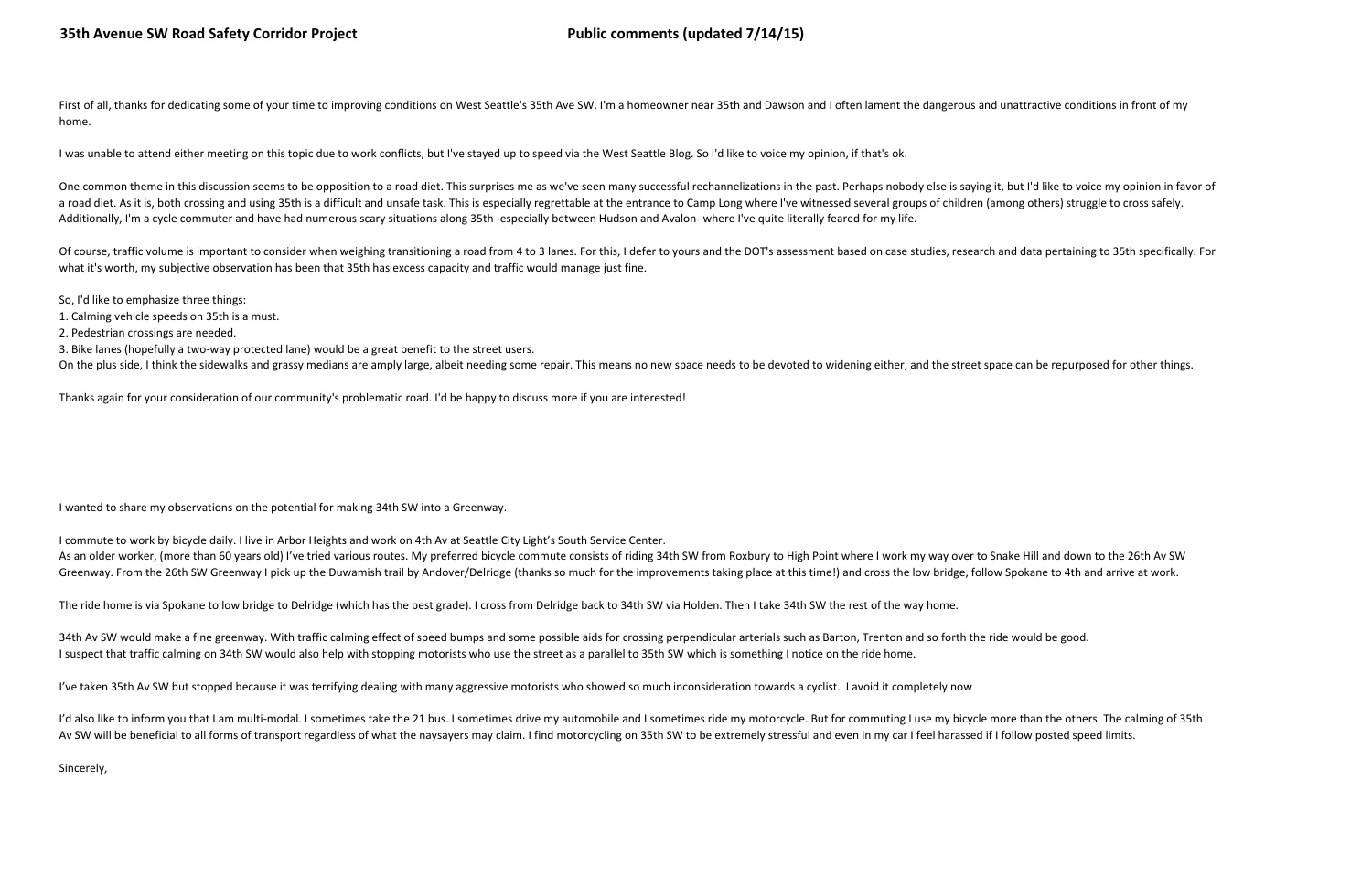Jim, primarily due to my having gainful employment, I was unable to attend the meetings regarding the proposed changes to 35th Avenue. I transit 35th avenue everyday, and many time multiple times a day as I commute between work and home, and visit local establishments for procurement of necessary paraphernalia such as food. Neither option are in the best interest for the commuter in West Seattle. Like many, I have no good option to take the though I do ride my bike to work much throughout the year. When I drive on 35th, I do not feel threatened. It moves traffic fairly well much better than Fauntleroy or Delridge. The only problem I see are people not followi basic traffic rules such and speed limits and signaling your intention to turn. I urge you to focus on the real problem here and not make commuting worse. I do not see a problem here outside of simple courtesy on the road.

I missed your presentation as I was out of town. I wish to state my opposition to your proposed changes. As it is currently, traffic is backed up during commuting hours due to the sheer number of vehicles on the road. Clog the road further by restricting lanes and lowering the speed limit is a pretty guaranteed path to further bottlenecks. I do not enjoy the changes that were brought about by making Fauntleroy and California Avenues one lane native West Seattleite, I have seen increased traffic and less ability to get through it. I fear your changes will make for yet another mess in West Seattle.

I am firmly OPPOSED to having any 'Traffic Calming' on 35th Ave. SW...if the City does that it will forever constrict North/South access out of West Seattle. There are plenty of things that can be done to make 35th Ave SW aside from taking two lanes away!

One question I do have is about the center lane. Has consideration been given to creating a median with landscaping to include trees in between intersections? As you can appreciate, this would help to further calm traffic closing in on the peripherial vision of drivers. Obviously, this would cost more money. I am curious what your thoughts are about this.

Please do NOT do this to 35th Ave.!

Regards,

Thank you for presenting to the community the two proposals that your group has so thoughtfully designed. I was not able to make it to the two community presentations but I'd like to put in my vote for Alternative A.

Although I'm an unrepentant speeder, I fully support the 5mph lower speed limit. I also live on 34th Ave. and I find 35th with its 4 lanes to be very tricky to turn onto, turn off of, or cross. I also bike on 35th several times a week and there's barely enough space for a bike to travel next to the parked cars and it's truly scary to be so close to such fast-moving traffic.

Looking forward to whatever changes can be made.

Thank you

I was thoroughly pleased with what I read on the West Seattle blog about the two design options for 35th Ave. SW. Plan A of course is the best in a world where funds are readily available :-) I support every recommendation and the rationale for them. As someone who once rode his bike down 35th, I quickly realized the street is best left to cars; a parallel street option is better.

Thanks in advance for your time.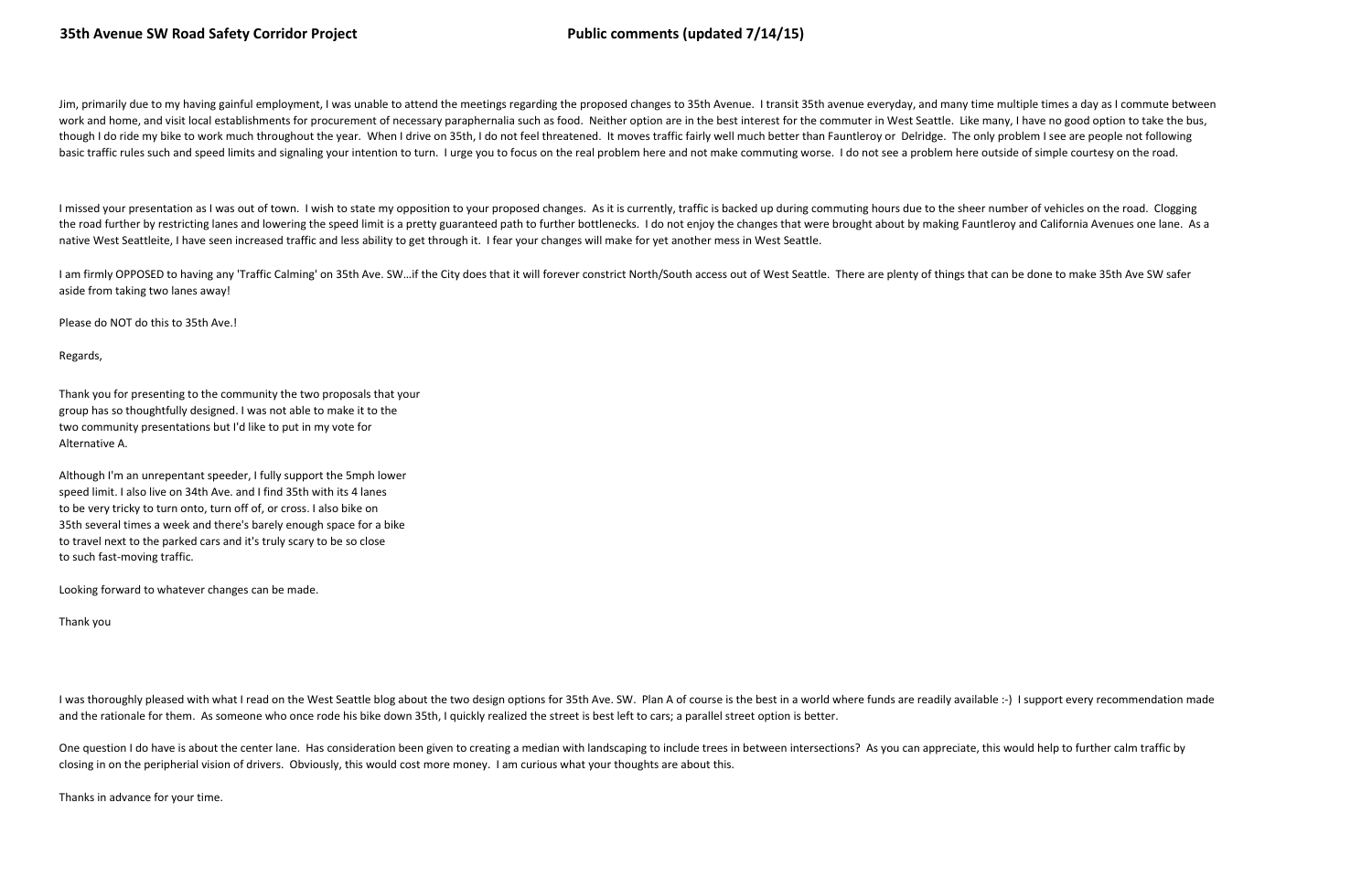Hi, reading Seattle Bike Blog about 35th Ave SW. I won't ride a bike on that. It would be suicide. If I need to go that way I use the side walk. I usually ride a mountain bike in town, 99% of the time. 35th has a pretty bu walk in places but it beats being dead. Some people are convinced they need to ride a road bike all the time. They don't use side walks, don't want to slow down or run over the thorns on some of them. I don't know how you protect them. They may not even own a mountain bike. I want you to know that I have no problem with riding a road bike in Portland, or Salem Oregon for that matter. Seattle is full of aggressive drivers. They think it is t to speed 10 or 15 mph over the speed limit. You need a 25 mph speed limit on 35th just to keep it sane. Than they will probably only drive 35 to 40 mph. One problem is that they don't slow down around bicycles or pedestria they just buzz on by at 1 or 2 feet away when the rule should really be 3 feet below 30 mph and add an additional foot for each 10 mph above 30 mph. There are a lot of really evil or stupid drivers out there. They won't sh because they don't want to go to jail, but they will kill you with a car because they won't go to jail. I think that perhaps someone should sue the city for failing to enforce traffic laws, not with cameras, with police wh their cars and give real tickets.

Good presentation and thanks to all of you for the hard work.

I have several points I'd like to comment on:

1. We all seemed to agree - no bikes on 35th, and no designated bike lane(s) on 35th. Routing them onto 34th/36th makes incredibly good sense. Vulnerable bikes/bodies vs 2500 lb vehicles is just not a good mix. And no future bike lanes on 35th either. Some places are just better left to motorized vehicles.

2. I agree with the gentleman suggesting a traffic light at Juneau.

3. No Metro bus RapidRide bump outs as there are on California. That move was dumb, it impedes traffic, and they should be removed.

4. I like the idea of more dedicated left turn lanes.

5. More traffic enforcement - GREAT idea!!! Way too many people blow thru red lights, exceed 35mph, tailgate..... I'd also support some traffic cams, though I'd probably be in the minority. And more enforcement coming down the hill toward Alaska and on through the light at Avalon.....I see so many drivers blow through those lights.

6. Change the law to dis-allow J-walking on 35th. Cross in designated cross walks only.

7. I don't see the need for a 30 mph limit, IF, all of the other improvements are implemented, especially enforcement. But I'm not wholesale against it either.

8. Optimize signals....YES.

9. In my opinion, today at least, with the limited understanding of it that I have, Alternative A is better than B.

Hope to see you at the June meetings.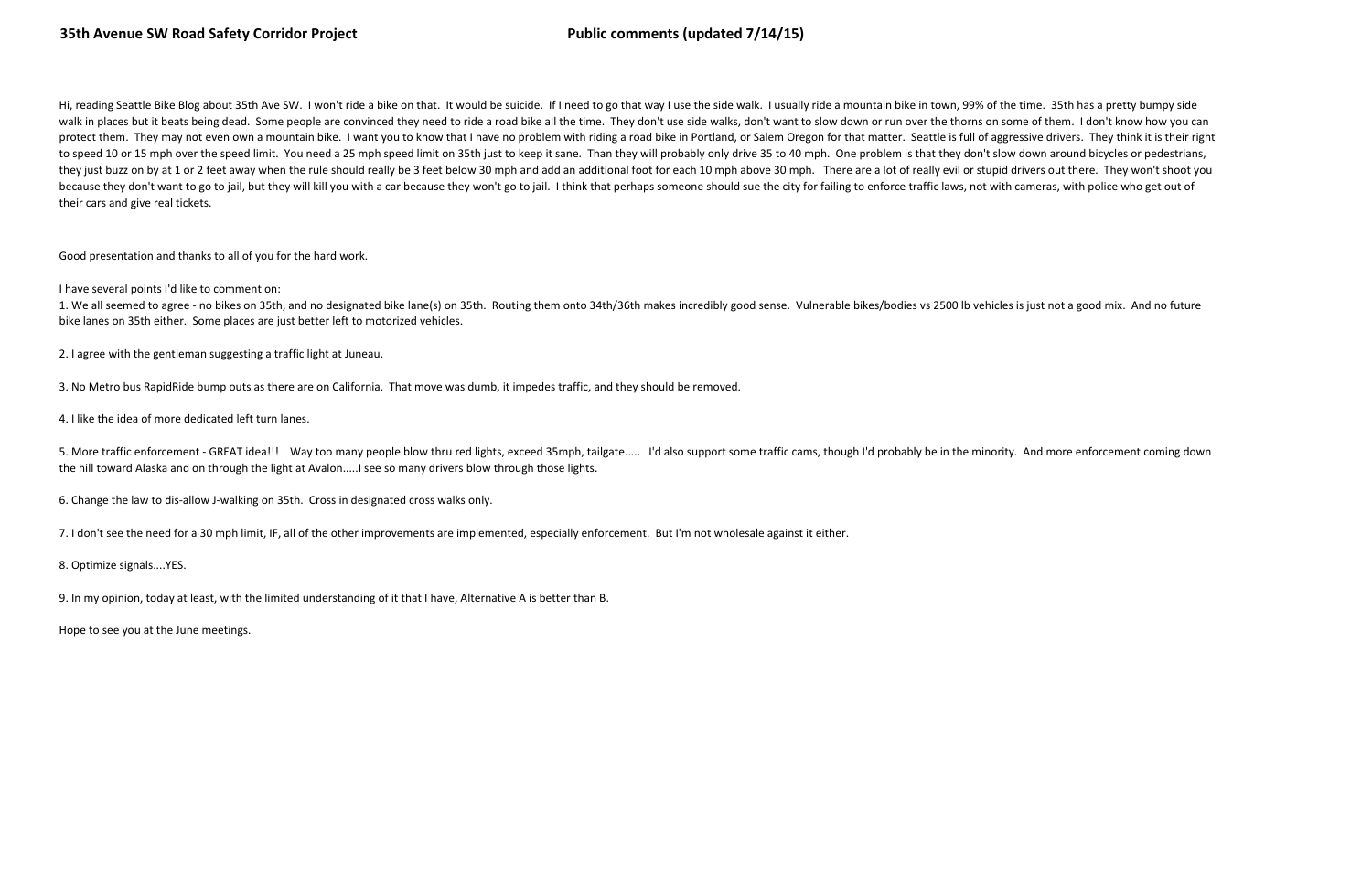Just found out about the improvements planned for 35th ave SW. Everything I read sounds great. Are there any plans for road improvements for the area south of Roxbury on the east side of the street? Some holes along the ro edge were filled in last summer, but they've returned over the course of winter. What the street needs is real gutters and some proper drainage. Is there anything in the plan for this or even down the road a bit? Thanks for your time,

Just found out about the improvements planned for 35th ave SW. Everything I read sounds great. Are there any plans for road improvements for the area south of Roxbury on the east side of the street? Some holes along the ro edge were filled in last summer, but they've returned over the course of winter. What the street needs is real gutters and some proper drainage. Is there anything in the plan for this or even down the road a bit? Thanks for your time,

However, I do want to take a moment and point out the "Facts about 35th Avenue SW" section on top of the project page is missing one important safety fact: The road condition is horrible and in many places doesn't allow fo lane holding.

As much fun it is to swerve around badly done road repairs, potholes, and rutted lanes, I doubt it is safe. I spend most of my time on 35th Ave SW trying to minimize damage to my car's suspension and back rather than payin maximum attention to other elements on the road. I'd be happy to elaborate on the worst stretches of the road (OLG school zone slope, Holden -> Myrtle, slope from Alaska to Avalon, etc).

I just noticed http://www.seattle.gov/transportation/35thSW.htm from a story on West Seattle Blog's Facebook page.

I will most likely not be able to attend the community meeting today because of work.

I have been at home when several car collisions occurred at my intersection, and all have been related to vehicles turning off of 35th either eastbound or westbound onto SW Brandon. Having a turn lane in this area obviousl would reduce or eliminate those incidents.

If SDOT is serious about making 35th Ave SW a safe road, please consider road surface improvements as a safety priority.

Thanks for listening.

I'm a long-time resident living on 35th Ave SW (at SW Brandon) and favor Option A because initiating the rechannelization at SW Edmunds St. would help maintain a consistent safe traffic flow through what remains a primaril residential area, with single family homes dominating the length of 35th Ave SW on both sides of the street. I notice many neighbors struggling even to back their cars out of their driveways during the morning rush hour.

Also, 35th Ave SW has a consistent residential profile from SW Edmunds southward, so it is only logical to initiate the rechannelization for southbound traffic as soon as possible.

Additionally, many southbound vehicles turn left into Camp Long (at SW Dawson), with many events involving school children, so a dedicated turning lane there obviously makes sense.

I don't know if protected bike lanes are in the plan but if there is room they should also be included as they were on Fauntleroy.

Thank you,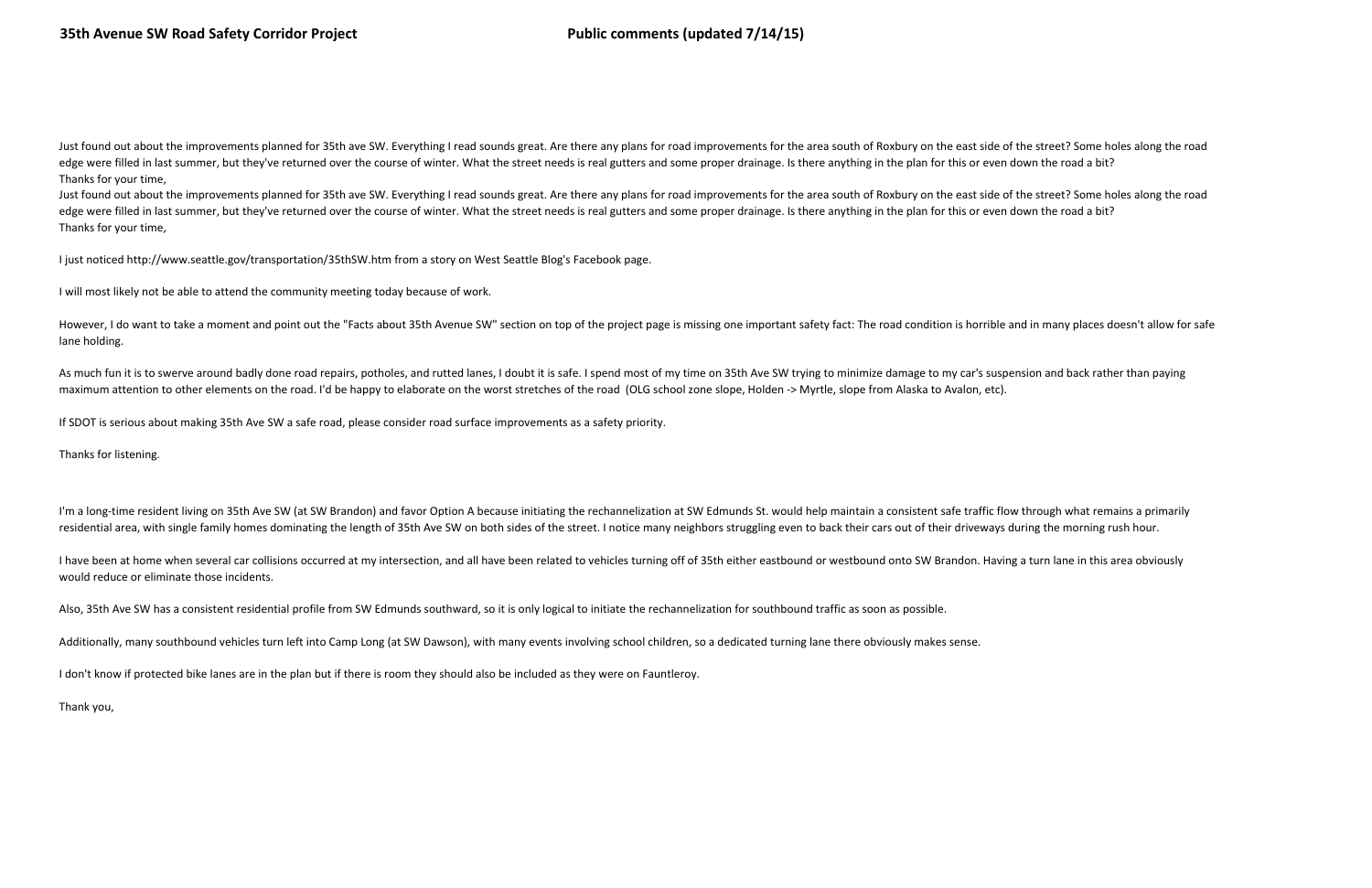Great presentation last night. I was wondering how it would go with some of the initial tension however the manner in which you both delivered the options kept the discussion inquisitive.

It was heartening to hear the group clap. Fauntleroy is so much better than it was before the modifications - we all recognize that. I like the idea of right turns only at Raymond and think this approach may actually help small business zone there. Working on the High Point community for 15 years- slowing the traffic has always been the key move to make this a walkable neighborhood. Personally living in West Seattle for 30+ years, it will b to finally knit across 35th and allow the library, Camp Long and the regional sportsfield to be truly part of a neighborhood.

Finally – good work on Rainier Avenue- I am so happy to hear the planned change.

Thank you

I am unable to make it to this week's meetings regarding the 35th Avenue SW Road Safety Corridor project but have reviewed the slides and West Seattle Blog's recap of yesterday's presentation. I strongly support Alternativ

My husband and I live in the Gatewood neighborhood and frequently cross 35th on foot to visit various businesses, the community track on Thistle, and the walking trails in Camp Long. Though we consider ourselves conscienti and careful pedestrians, we've both had close calls crossing the street and have heard the employees of local businesses talk about similar experiences by other customers. Employees at Locol and Tap Station in particular h both indicated that they believe slowing down traffic on 35th and adding additional crosswalks would be good for business, as well as for public safety. While Alternative B would help enormously, Alternative A has the adde benefit of providing safer and easier access for pedestrians to Camp Long, a safer route to "downtown" West Seattle from the neighborhoods on the east side of 35th north of Raymond Street, and safer access to bus facilitie 35th north of Raymond for bus riders on both sides of the street.

Thanks for all the work you and others at SDOT have put in to this project!

Thanks,

I fully disagree with reducing 35th Ave SW to three lanes.....I understand this would include a turn lane.

As a long time West Seattle resident I feel that reducing the speed is not really necessary. If you patrolled withmore radar you would get more income for the city and stop the speeders that make this a more dangerous street. Please...do not reduce the lanes on 35th...bound to cause traffic jams and cause morepeople to take chances in the turn lane by passing other cars.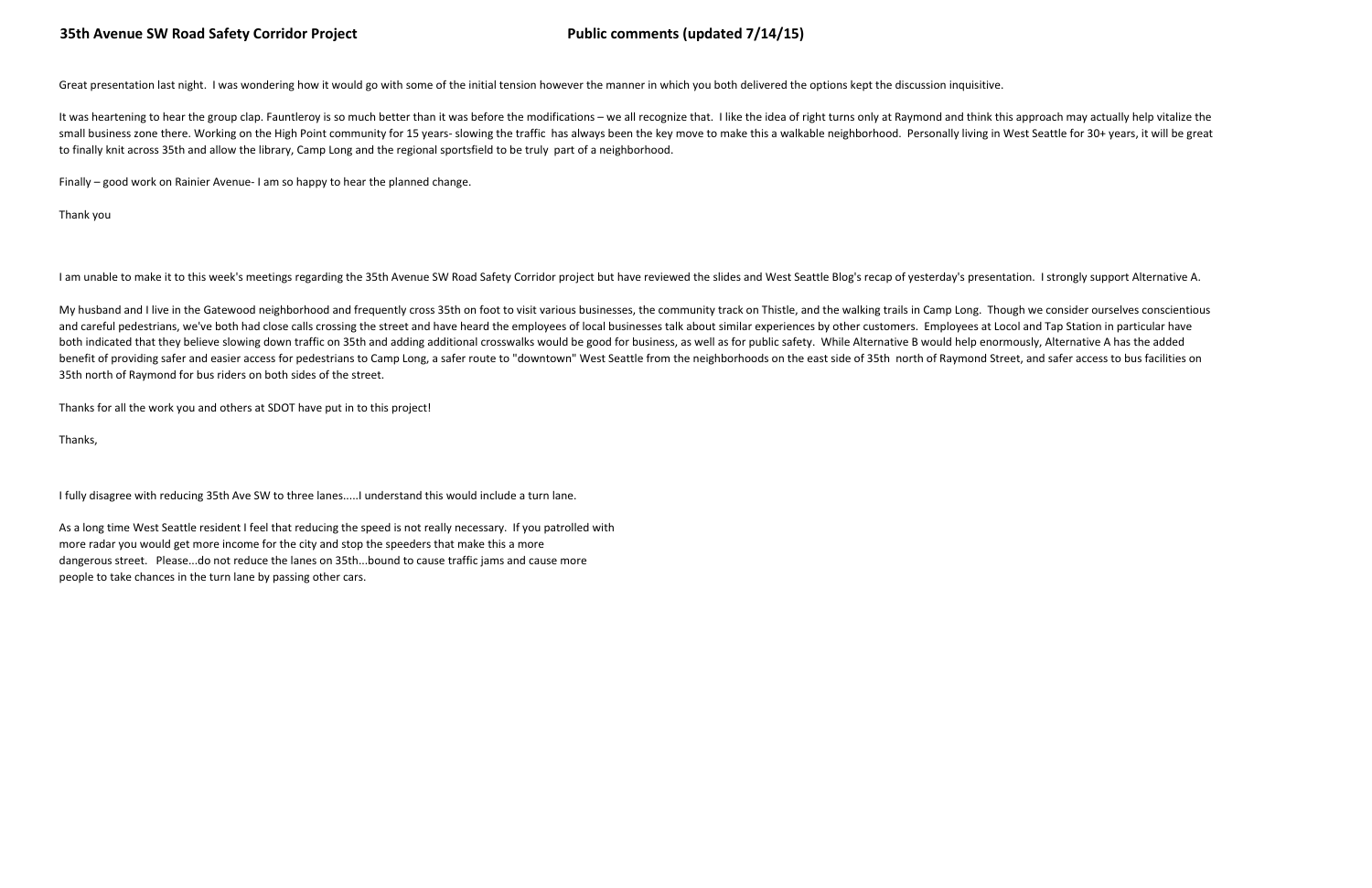I don't want you to be blind-sided. Several of us in the Roxhill Neighborhood "Nextdoor" website community are putting together a petition on Change.org to judge just how much resistance there is to the SDOT proposed chang to 35th. This is largely due to the significant number of very negative comments and sentiments regarding the project on the website. However it also stems from a little survey I did:

I'm a co-captain of the BlockWatch for the 7500 block of 34th Ave SW. So I sent out a survey asking my neighbors a couple of simple questions about their prior knowledge of it. I included links to the West Seattle Blog and website for them to get more information. Because this is the entire block (minus one), it is a cross-section of young families, retirees, singles, empty-nesters, etc., etc.

Note: Some replied that they had heard of one or the other proposal within the last week. I counted those as "no" since I should have asked if they had heard about it last October, which is when the decision was apparently "made." Hearing about just within the last month (or so) amounts to having missed the period of early, formative, public input.

Here are the results of my \*very\* informal survey regarding the proposed changes to 35th.

I sent the question to 30 email addresses, covering 21 households.Received answers from 18. Not all questions were answered by each respondent.

Q: Have you heard of the proposed speed limit change?A: 6 – Yes; 12 – No 67% HAD NOT Q: Have you heard about the proposed change from 4 lanes to 3?A: 4 – Yes; 13 – No 76% HAD NOT Q: Do you have an opinion regarding the speed limit change?A: 3 – Pro; 13 – Con 81% WERE AGAINST Q: Do you have an opinion regarding the lane change proposal?A: 1 – Pro; 14 – Con 93% WERE AGAINST

The intent of the Change.org petition is to see if we can convince SDOT to reverse its decision. The petition should be mounted within the next day or so.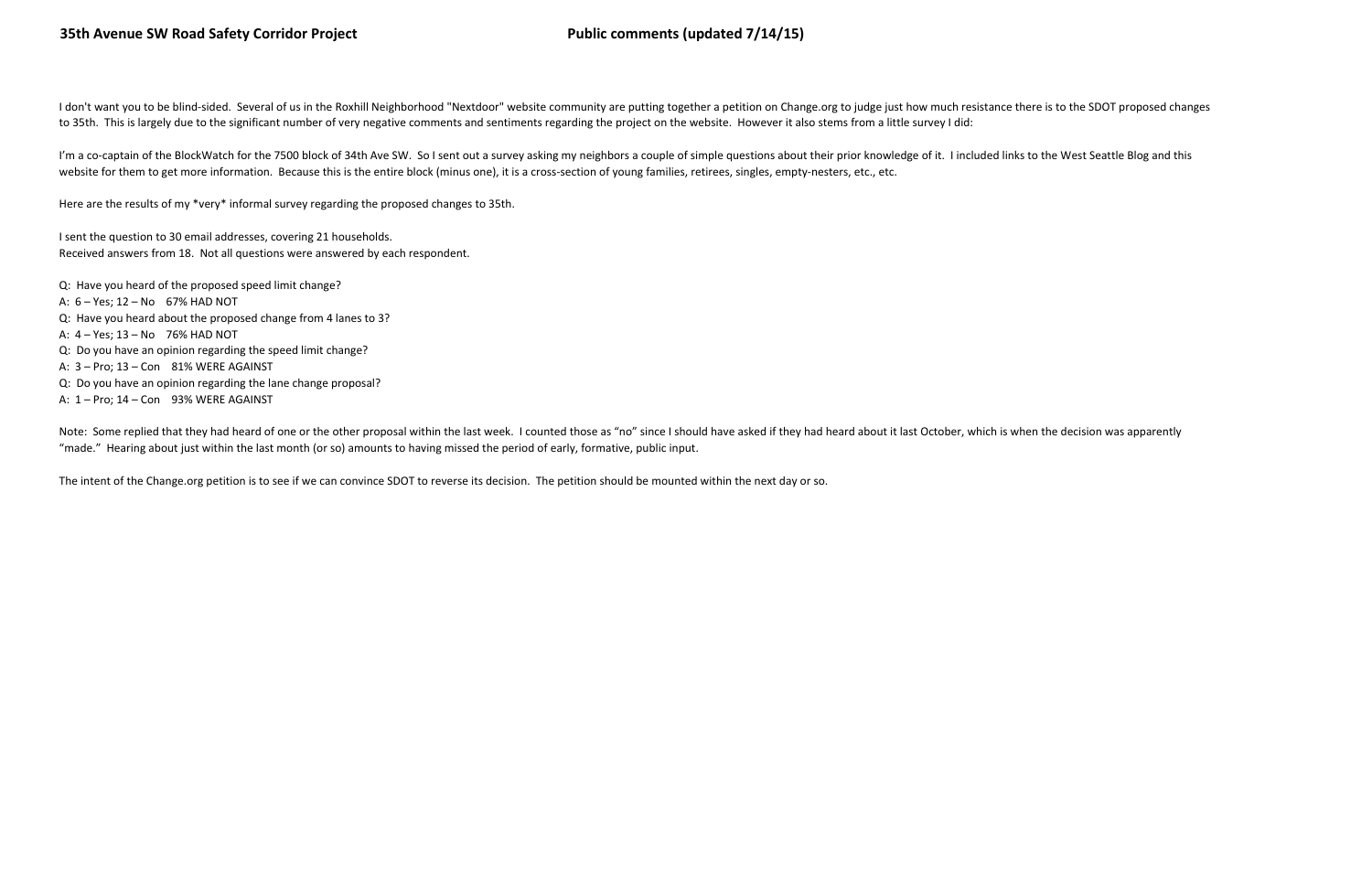| > I am a long time west seattle resident and I drive 35th ave sw at<br>> least twice / day.                                                                                                 |
|---------------------------------------------------------------------------------------------------------------------------------------------------------------------------------------------|
| ><br>> It is the only remaining full arterial egress from west seattle.<br>>                                                                                                                |
| > When I moved to west seattle my commute to downtown was on the order<br>> of 12 minutes.                                                                                                  |
| > It now it never less than 30 and often 45 or more.<br>$\, > \,$                                                                                                                           |
| > Rechanneling 35th is going to add "only 3 or 4 minutes" to the average<br>> commute according to your presentation.<br>>                                                                  |
| > I no longer drive on Fauntleroy if I can avoid it, or Delridge,<br>> because I routinely get stuck behind a bus or a truck or a slow driver<br>> and have no way to get around them.<br>> |
| > Please don't do this to 35th. Please leave those of us who drive one<br>> reasonably quick way out of west seattle.                                                                       |
| ><br>> Speeding is a problem, as is lane discipline. Enforce the speeding laws.<br>> Put in more lighted crosswalks.<br>$\geq$                                                              |
| > But please leave me 2 lanes each way.<br>>                                                                                                                                                |

> Thank you.

I just read a posting from Oct. 21, 2014 on the Seattle Bike Blog regarding 35th Ave SW. Where may I access information about the proposed changes to 35th Ave SW in West Seattle?

I often cycle to work and have typically ridden 35th Ave SW. On Tuesday, February 24th, 2015, I was cycling northbound on 35th Ave SW, wearing a bright orange jacket with highly reflective straps, had a bright yellow cover the bag at the back of my bike, had bright red flashing lights on both the back of my helmet and the back of my bike. At approximately 6:14 AM, with close to no other traffic and no precipitation or fog, I was clipped by a motorist travelling in the same direction. The side view mirror of the car and other smaller panel pieces smashed off of the vehicle as it clipped my handlebar. Due to the quick pulling force of the bike into the right sid leg and the almost simultaneous impact of the car upon the outside of my left leg, I was not thrown under the car, into any parked cars, or onto the adjacent road. I sustained multiple bruises and some impact to my bones, break fortunately. And I was very lucky not to be severly broken or worse. The motorist chose not to stop and drove away. The police filed a report but have not identified the driver.

I share this personal testimony as an example of the dangerous condition of this roadway. I encourage revisions to 35th Ave SW to include clearly marked bike lanes or similar. Please let me know what possible revisions are considered and provide me with any resources where I may monitor the progress of such planning. And please let me know if there are other opportunities to share my input.

I work in the SMT and can stop by the 37th floor if need be to pick up any documents, though I suspect this won't be necessary.

Thanks for your time,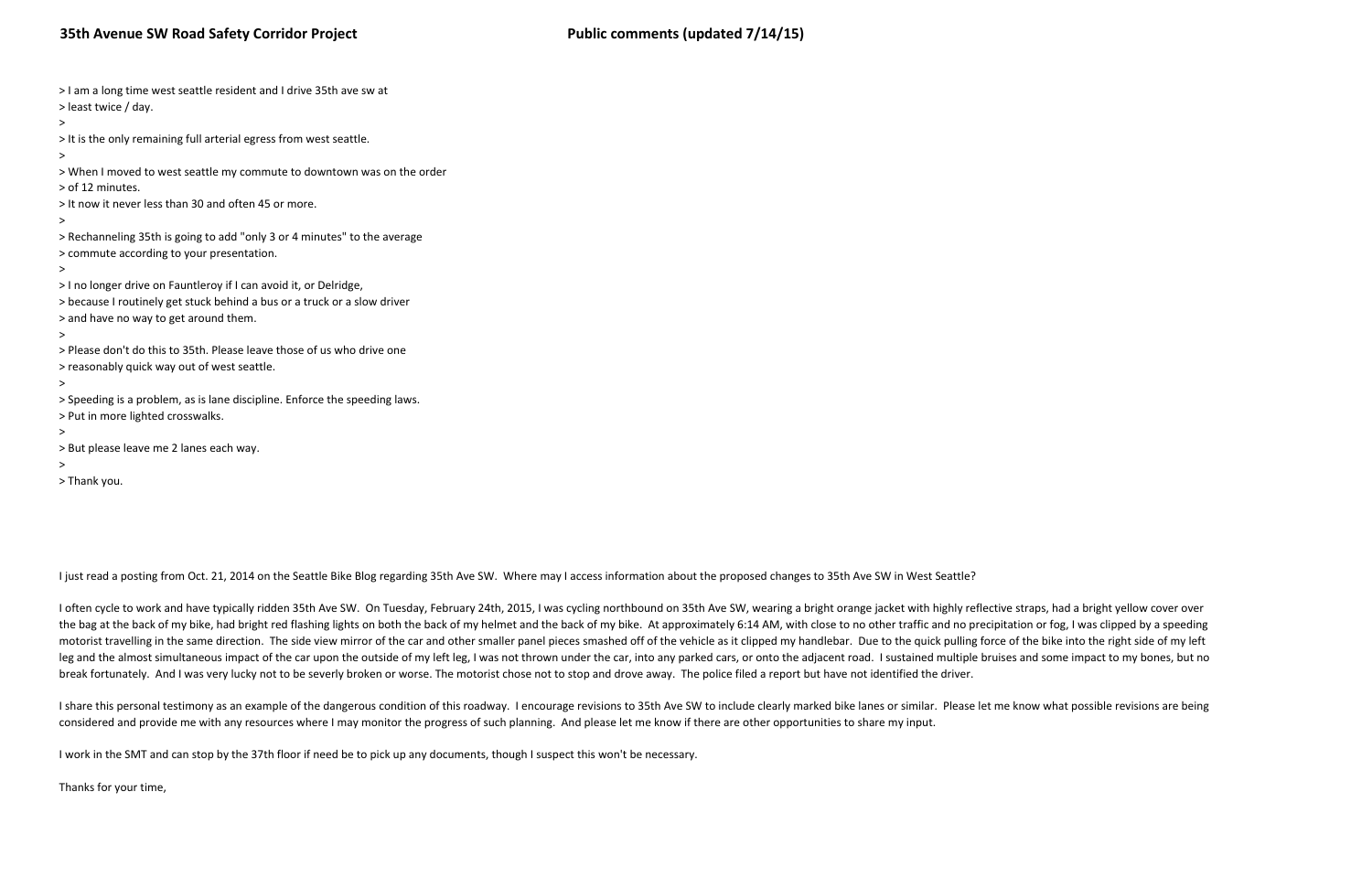Reduce traffic problems by reducing lanes is as logical as reducing ocean acidity by removing water from the ocean. Yes, reducing the speed limit makes sense but taking a high traffic corridor and cutting the lanes in half plain stupid. Concentrating and worsening traffic congestion will force cars closer together, much more impatient and much more likely to hit each other. There will be much less space between cars so pedestrians will have take more chances just to get across the street.

> Jim: I live in Arbor Heights and haven't yet formed an opinion about the options presented for 35th. However, one intersection that has not been identified as a problem is the is the intersection to/from 35th from the W. Golf Course and the stadium with which it shares a parking lot.

- Reduce speed limit? OK this makes sense

> All turns from the parking lot onto 35th are at best a thrill ride, especially but not limited to rush hour times. It is especially dangerous exiting the lot and turning left, south onto 35th, with traffic barreling down clearing the light at Avalon going up hill quickly to beat the light at Alaska.

- Cut number of lanes in half? STUPID, STUPID, STUPID!!!

>I fear that a single lane both directions will make that turn, and likely the right during rush hour nearly impossible and extremely dangerous. Include a bus at the stop just north of the intersection on the east side and disappear entirely to the north.

>

> At the very least there must be lanes to turn into without traffic to allow for an opening in traffic to make if possible to continue onto 35th southbound, though again, my fear is that traffic will be so backed up from light to form a solid line of likely unyielding traffic. After 3 PM it almost is already.

> One thought if it is possible is to have a "right merge right of way light" as part of the uphill light that gives cars in the "waiting to merge" lane a couple of second to do so before the full lane light turns green. T require the main traffic to stop farther down the hill to allow for a merge route. An allowable merge into the bus lane for a right turning car going north would work great.

>

> One final thought...keep bikes off of 35th please. Creating bike only lanes on busy streets or "sharrows" that encourage cars to move into oncoming traffic are a stupid ideas on busy streets that has to be questioned. Cr safe bike routes on adjacent streets is much saner and much less expensive. I feel strongly that we are creating unnecessary conflict and competition between cars/drivers and bicycles/riders by insisting that bikes and car the same roads, especially when alternatives are present. Unlike what bike purists seem to insist, Seattle is not Amsterdam. Except for the pot thing of course.

>

> I appreciate that the proximity to the light just south of that point, Alaska I think, makes another light unlikely.

>

While I'm not sure exactly what changes are being proposed or considered for this West Seattle arterial, I'd like to give you my perspective. I sincerely hope that the daily commuter doesn't get left out of the equation. T few enough north-south routes as it is... lowering speeds and constricting lanes on 35th is a terrible idea. Particularly since there are many metro buses on the road there, imagine all of the traffic that would back up be there were only one lane in each direction.

I don't quite know what's behind the push for changes. I personally travel on 35th nearly every day, and I have not seen any dangerous or distracted driving behavior. Having recently moved from Wallingford, I can tell you firsthand experience that those behaviors are much more prevalent in other parts of the city.

There may be a small but vocal minority raising safety concerns. West Seattle is undoubtedly gaining in population, as are most parts of Seattle. Maybe some folks who've lived here awhile are simply having a hard time adju the inevitable.

Regardless, while I'm sure there are some things that could be done to improve safety on this busy street, please don't take lanes of traffic away or otherwise restrict the flow for commuters. We deserve a say too!

>

Thank you for listening.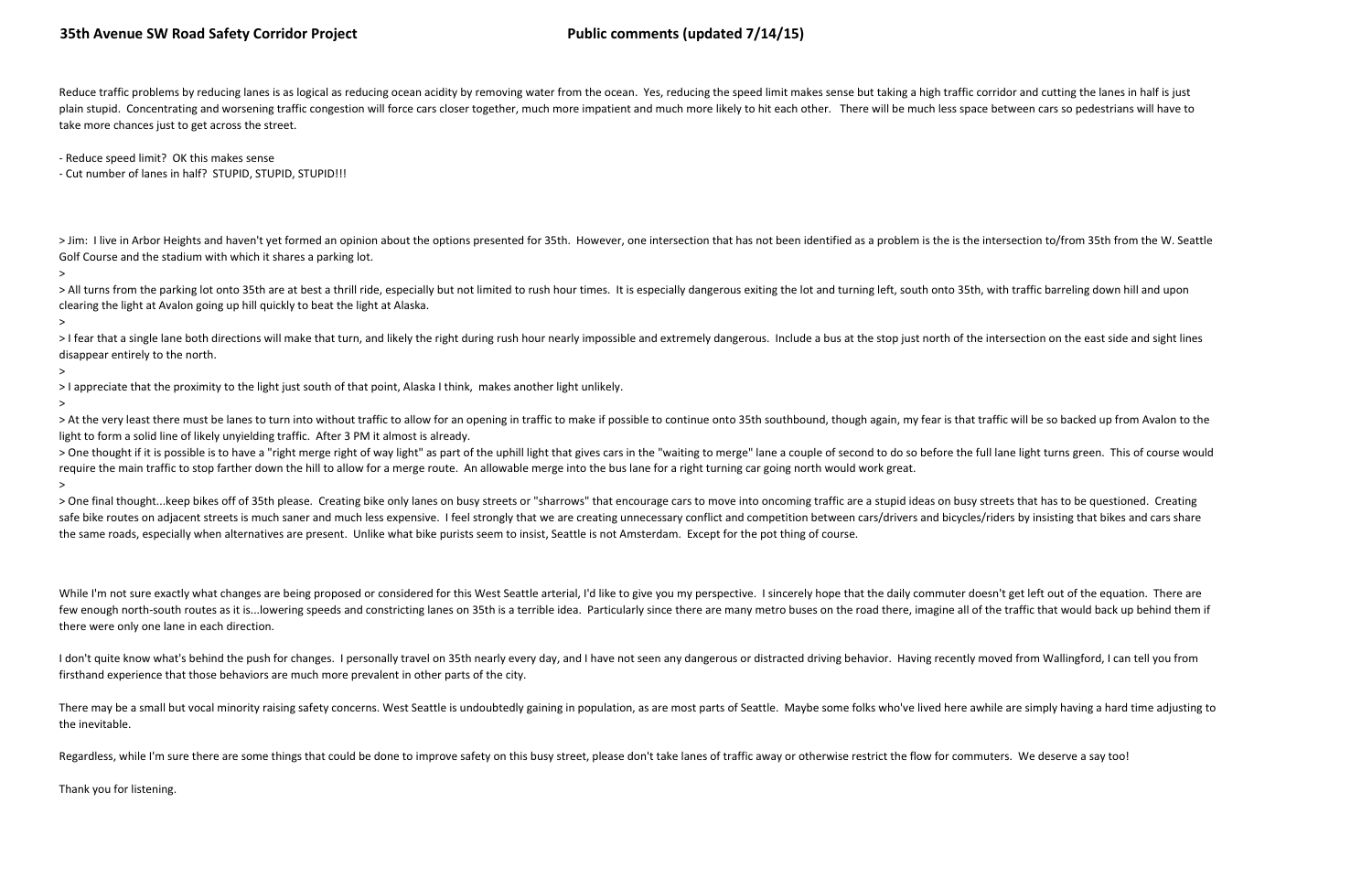I've heard that some people are actually trying to throw a monkey wrench in the city's thoughtful, deliberative plan to try to place 35th and Roxbury on road diets. Despite the deaths, injuries, and accidents, apparently s people have started some kind of a petition (which I haven't seen) which asserts that these roads are essentially fine as they are, or that maybe they even need speed limit increases, or whatever.

Coincidentally, this comes after Seattle legalized pot. Hmmm.

I don't disagree that Seattle's traffic stinks. I don't disagree that the city's lousy traffic and transportation probably is in part the result of poor transportation and road planning. I also agree that it would be dream just hop in your car and get where you want to go without tons of traffic. But I also think it's pretty clear that Roxbury and 35th have more accidents and injuries and deaths than a heck of a lot of other roads, and that seriously scary and dangerous to all but those filled with road rage and travelling at about 60 mph. The current two lanes each way with no center turn lane causes accidents and injury -- and this condition plainly poses a people, property, and vehicles on those roads, and it quite possibly also creates a legal liability to the city for permitting it to stay as it is.

If anyone is actually complaining that placing Roxbury and/or 35th on road diets will essentially cause chaos and havoc, they're obviously just frustrated and irrational. If 35th and Roxbury had one lane each way with a ce lane, I really do think that life will go on. I think road diets like that could add a whole couple minutes more to my commute during rush hour. Some may finally take the bus instead. It'll be OK.

Sure, some people think the world will absolutely dissolve to powder if 35th and Roxbury get road diets. Those people think those roads are currently just fine as they are, and maybe all they need is a bit of a speed limit think maybe those people should be made to stand in the middle of 35th right on the yellow center line for a good two minutes during the 8:30 a.m. commute. Apparently they can't see a problem no, but I guarantee though tha after two minutes, they will -- if they can even see at all after just a minute.

Please stay on the path to sound planning and public safety: ignore irrational naysayers and place 35th and Roxbury on road diets. The roads are currently a serious danger.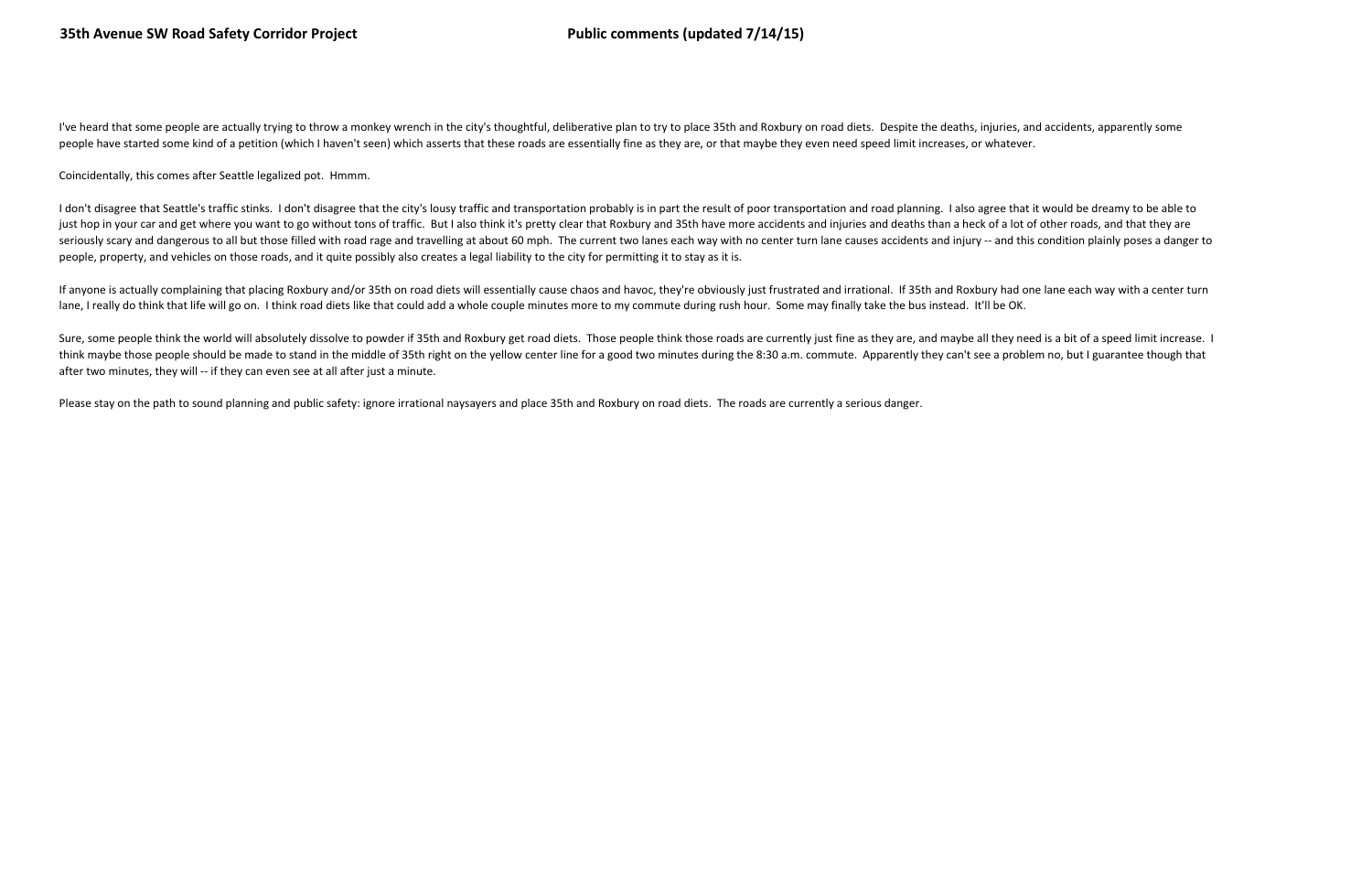The cheapest option is to "road diet" 35th like the city did with Fauntleroy. Doing that would finally bring 35th into the realm of a somewhat safer roadway. (Frankly, I am astonished no one has sued the city for its knowl the incredibly faulty 35th design, a four lane raceway, knowing people routinely go 50mph or more and doing nothing for years. Sad. But, better late than never...) But I say put a planter strip down 35th's middle. Make the damned thing just two lanes, and put trees or greenery in the middle. It will turn a danger and eyesore into a safer place where people will actually want to live again.

I appreciate that you, your team, whomever else is involved, have your own opinions. It is what makes America a wonderful place - we can all be free to believe/feel what we want. I, however, completely disagree with these plans.

I'd first like to point out, the only people you are hearing from, are the people complaining. Have you stopped to consider that you simply don't hear from the people that have no problem with the road as it is now? You do hear from them because they don't have a complaint to make. Have you considered that the number of people complaining might be considerably small to the percentage of people that like 35th the way it is?

West Seattle is like an Island - there are only two ways on or off. All traffic exiting West Seattle must take one of these two routes, unless of course you are going South and don't mind a stroll down Ambaum. This creates traffic issue, particularly when the traffic is heavy. Do you live in West Seattle? Do you have any frame of reference for how these decisions affect the people living in West Seattle?

There are no other major roads going North-South, which haven't already been dieted. Has there been any consideration placed into how it might affect business? I live on the South-end of West Seattle. I can already tell yo rarely, if ever, use Delridge. I avoid Fauntleroy as often as humanly possible, but have to take it from time to time. Sometimes I use California, because there are establishments there I choose to visit. I primarily use 3 north, because traffic flows faster and is less likely to get bottlenecked.

I can also say that I will significantly reduce my spending in West Seattle as an outcome of the increased traffic issues - partly due to construction/road closures, and partly due to reduced throughput when the changes ar completed. Rather than waste at least 40-60 minutes of my life on a round trip drive from Westwood to Admiral or Alki, I'll either go South to Burien, or just not go at all. Has any of this economic impact been studied, or considered? I seriously doubt I am the only one with feelings this way.

I'd like to point out, that these changes are taking place at a time where the City has egregiously wasted our dollars on the Viaduct replacement, which has caused a huge traffic problem for years. Quite a few people I am associated with are at their limit of frustration with the city, due to the continued road work that has even shutdown some of the detour routes due to other projects. Why isn't this put to a community vote?

It would be one thing, if West Seattle had some other road with high throughput...but you are literally trying to kill the last one...

I'm writing now to let you know that I fully support the original safety plan for 35th, now being challenged. I'm disgusted by the new "anti-safety" petition, and view the signers as proof of the problem - not the solution is not (necessarily) a freeway, and 35th is currently not safe for any form of traffic, vehicular or otherwise. Even my friends from the Admiral District hate to drive on it.

Please support and proceed with the changes to this corridor.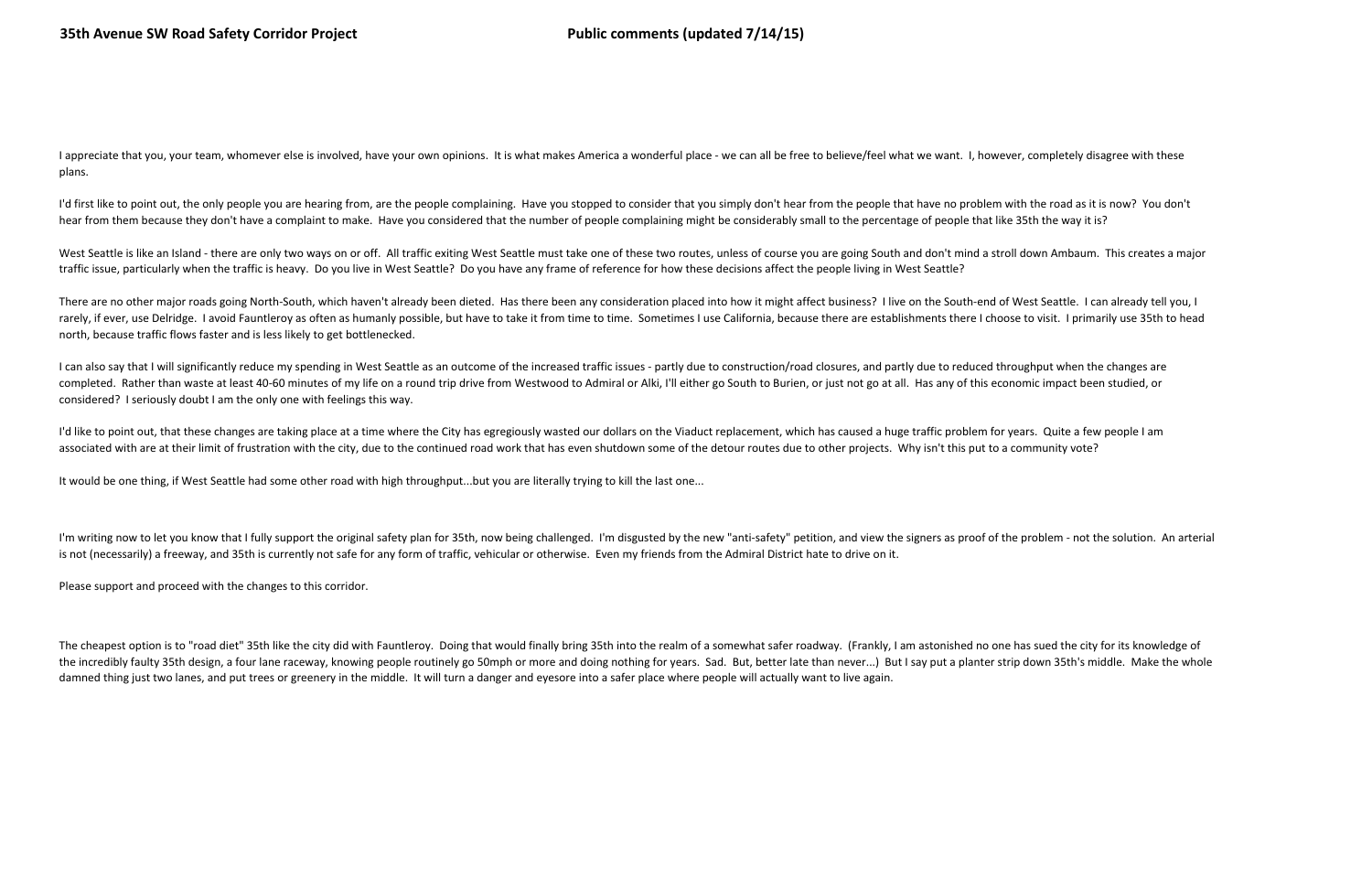I'm a West Seattle resident, and the father of a young son, writing to provide my enthusiastic support for the plans to increase road safety on 35th Ave SW. Pedestrian and bicycle safety should be our top priorities, with speed and reliability of transit coming a close second.

Seattle is much too auto-dominated, and any chance to contain and slow down aggressive drivers should be pursued. Reduction of 35th to one-lane in each direction will help greatly. Please pursue this to the maximum extent possible. I hope you can focus your efforts on Delridge Avenue next.

Thank you for your great work.

Crosswalks! There should be a crosswalk for access to places like Camp Long, but also, where ever there is a bus stop; everyone riding the bus isgoing to have to cross 35th Ave SW at least once, i.e. either leaving orreturning home.

I wasn't able to make it either outreach meeting for this project, so I'm emailing to voice my support for rechannelization of 35th, as well as a lower speed limit of 30 MPH. I would also love to see SDOT try out narrower lanes in the city, and I think this stretch of road is a great candidate.

I don't understand how some streets that are much less used than 35th AveSW have painted in crosswalks with buckets of flags to help make pedestrians more visible and 35th Ave SW has NONE? When I first moved to my home 21 years ago, I called the city on numerous occasions about gettinga crosswalk to Camp Long and was treated very rudely the first time. The second time I was informed that a study in San Diego, CA indicated more people were hit in crosswalks....which was why the city was not going to paint in a crosswalk! On my last attempt I talked with a polite supervisortype who had some sort of device installed to measure the number ofcars....said they needed to get an idea of volume to see if a crosswalk was warranted. I was later informed the volume did NOT warrant a crosswalk atCamp Long.

There has been some chatter on the West Seattle blog over the past few days about a counter petition to the work you've been doing, so I just wanted to take a moment to e-mail you and reaffirm that both my wife (cc'd) and support the plans you presented as well as the continued improvements you and your peers at SDOT have been working on for the entire city.

Insane, don't you think?

I hope to attend your second meeting next Tuesday.

Thanks for the good work that you do.

We've met briefly at two of your meetings about 35th Ave SW, once last year and once more recently when you presented the proposed alternatives at the community center in High Point.

Thank you for your hard work and if at any time you need input or support, don't hesitate to e-mail us.